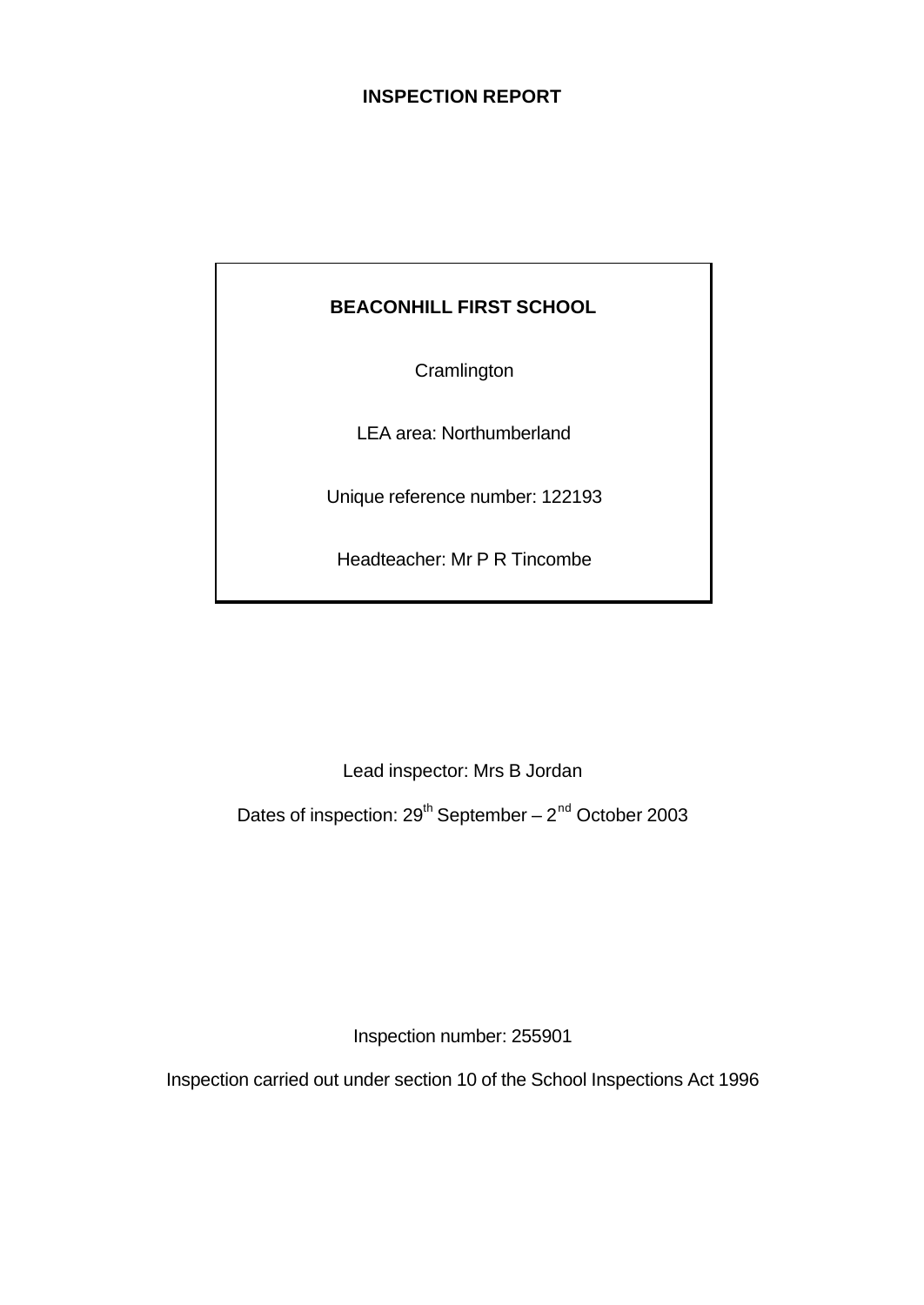# Crown copyright 2003

This report may be reproduced in whole or in part for non-commercial educational purposes, provided that all extracts quoted are reproduced verbatim without adaptation and on condition that the source and date thereof are stated.

Further copies of this report are obtainable from the school. Under the School Inspections Act 1996, the school must provide a copy of this report and/or its summary free of charge to certain categories of people. A charge not exceeding the full cost of reproduction may be made for any other copies supplied.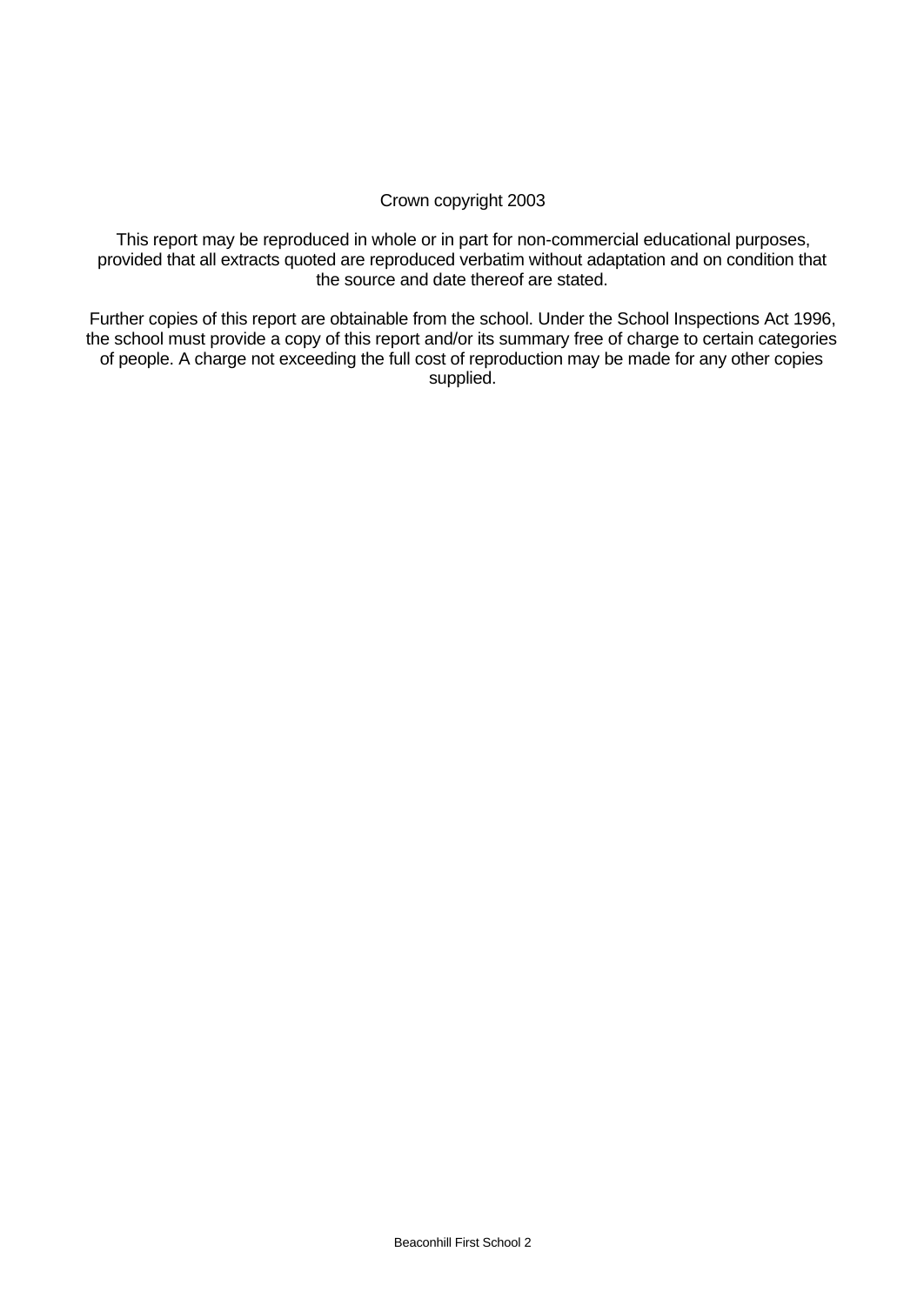# **INFORMATION ABOUT THE SCHOOL**

| Type of school:              | <b>First School</b>                                                         |
|------------------------------|-----------------------------------------------------------------------------|
| School category:             | Community                                                                   |
| Age range of pupils:         | $3 - 9$                                                                     |
| Gender of pupils:            | Mixed                                                                       |
| Number on roll:              | 191                                                                         |
| School address:              | Langdale Drive<br><b>Beaconhill Grange</b><br>Cramlington<br>Northumberland |
| Postcode:                    | <b>NE23 8EH</b>                                                             |
| Telephone number:            | 01670 714864                                                                |
| Fax number:                  | 01670 739302                                                                |
| Appropriate authority:       | Governing body                                                              |
| Name of chair of governors:  | Mr J Harrison                                                               |
| Date of previous inspection: | 18 <sup>TH</sup> May 1998                                                   |

# **CHARACTERISTICS OF THE SCHOOL**

Beaconhill is an average size first school in a small town in Northumberland. The school has achieved the Investors in People Award. The school caters for a mixed intake that includes a significant number of children from disadvantaged backgrounds. The intake is almost entirely of white, British pupils. There are no pupils for whom English is an additional language. The attainment of the children entering the Nursery varies from year to year but the cohort of children currently in the reception class has attainment that is in line with expectations for children of this age.

Supporting pupils with special educational needs is a strength of the school's provision. The number of pupils with statements of specific need is above the national average and includes pupils with diagnosed autism, speech and communication needs, and moderate learning difficulties. During the term in which the inspection took place the head teacher was seconded to another school. The deputy was acting head teacher during that term.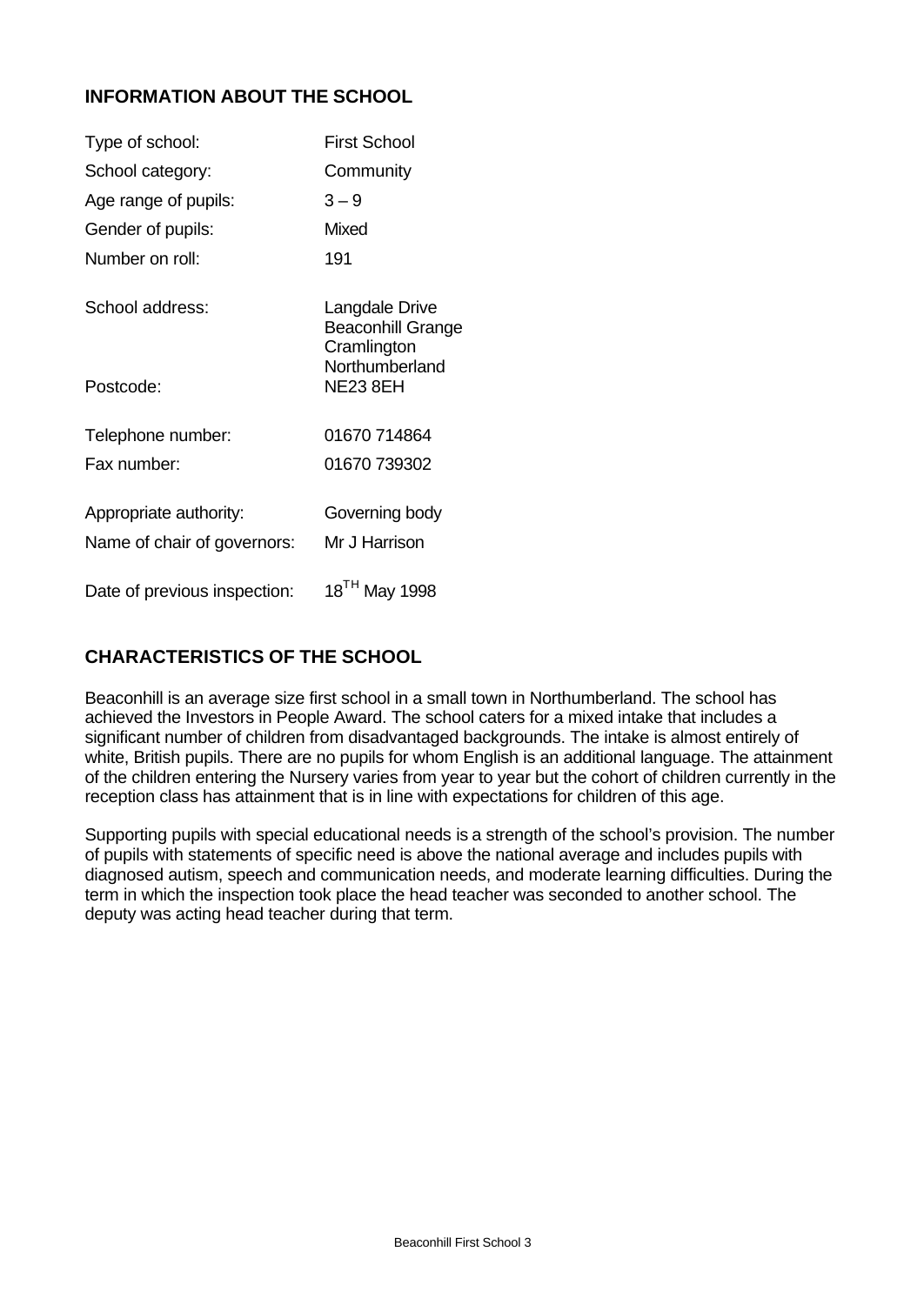# **INFORMATION ABOUT THE INSPECTION TEAM**

| Members of the inspection team |                          |                | <b>Subject responsibilities</b>                                                                     |
|--------------------------------|--------------------------|----------------|-----------------------------------------------------------------------------------------------------|
| 6896                           | Barbara Jordan           | Lead inspector | English, geography, history, music, special<br>educational needs                                    |
| 11392                          | <b>Terry Heppenstall</b> | Lay inspector  |                                                                                                     |
| 18404                          | <b>Kevin Willis</b>      | Team inspector | Science, art and design, design and technology,<br>religious education, Foundation Stage curriculum |
| 32588                          | Angela James             | Team inspector | Mathematics, information and communication<br>technology, physical education                        |

The inspection contractor was:

peakschoolhaus ltd Suite 17 BPS Business Centre Brake Lane **Boughton** Nottinghamshire NG22 9HQ

Any concerns or complaints about the inspection or the report should be made initially to the contractor. The procedures are set out in the leaflet *'Complaining about Ofsted Inspections'*, which is available from Ofsted Publications Centre (telephone 07002 637833) or Ofsted's website (www.ofsted.gov.uk).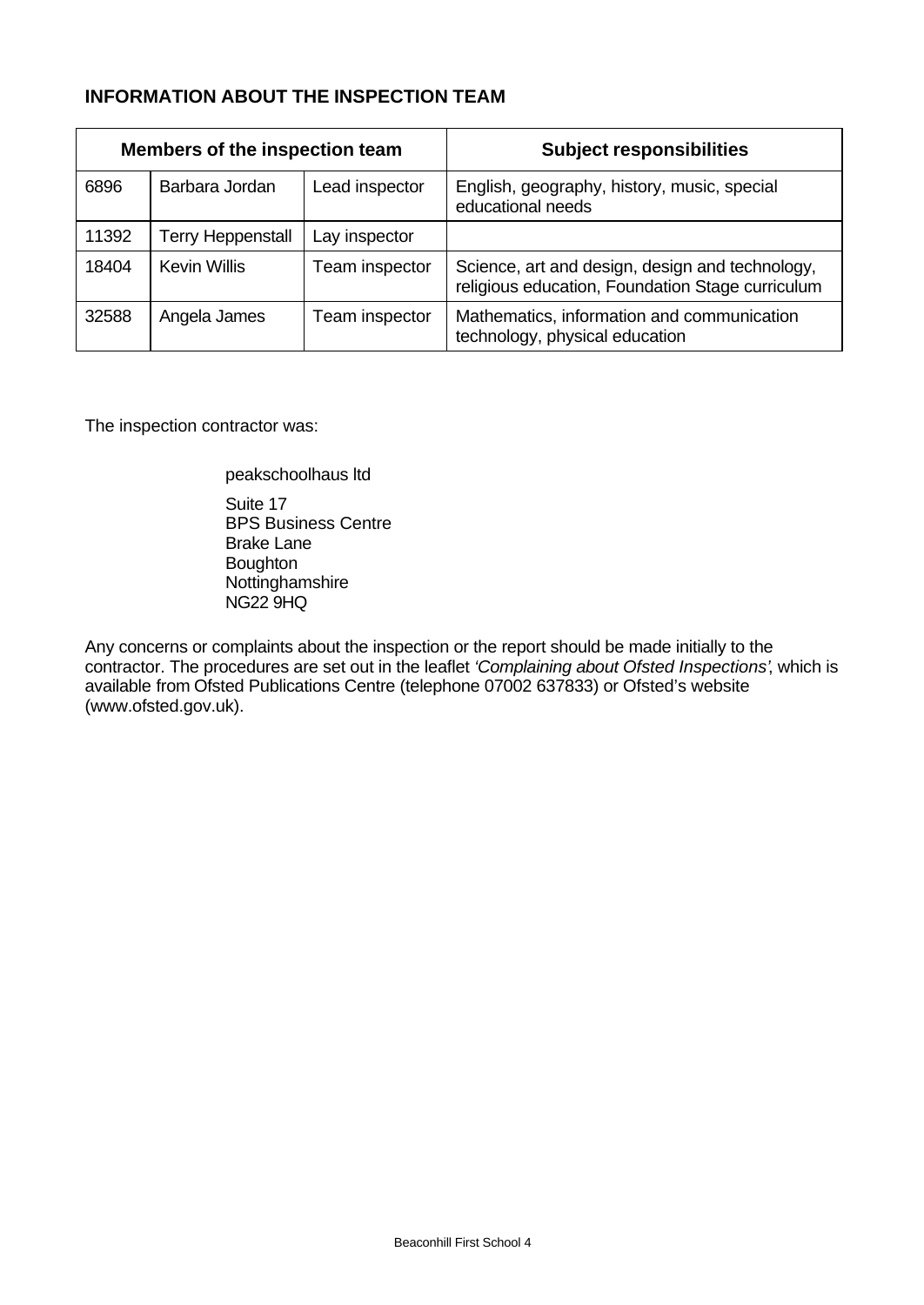# **REPORT CONTENTS**

|                                                                                                                                                                           | Page |
|---------------------------------------------------------------------------------------------------------------------------------------------------------------------------|------|
| <b>PART A: SUMMARY OF THE REPORT</b>                                                                                                                                      | 7    |
| <b>PART B: COMMENTARY ON THE MAIN INSPECTION FINDINGS</b>                                                                                                                 |      |
| <b>STANDARDS ACHIEVED BY PUPILS</b>                                                                                                                                       | 9    |
| Standards achieved in areas of learning, subjects and courses                                                                                                             |      |
| Pupils' attitudes, values and other personal qualities                                                                                                                    |      |
| <b>QUALITY OF EDUCATION PROVIDED BY THE SCHOOL</b>                                                                                                                        | 11   |
| Teaching and learning<br>The curriculum<br>Care, guidance and support<br>Partnership with parents, other schools and the community                                        |      |
| <b>LEADERSHIP AND MANAGEMENT</b>                                                                                                                                          | 15   |
| <b>PART C: THE QUALITY OF EDUCATION IN AREAS OF LEARNING AND</b><br><b>SUBJECTS</b><br>AREAS OF LEARNING IN THE FOUNDATION STAGE<br><b>SUBJECTS IN KEY STAGES 1 AND 2</b> | 17   |
| PART D: SUMMARY OF THE MAIN INSPECTION JUDGEMENTS                                                                                                                         | 27   |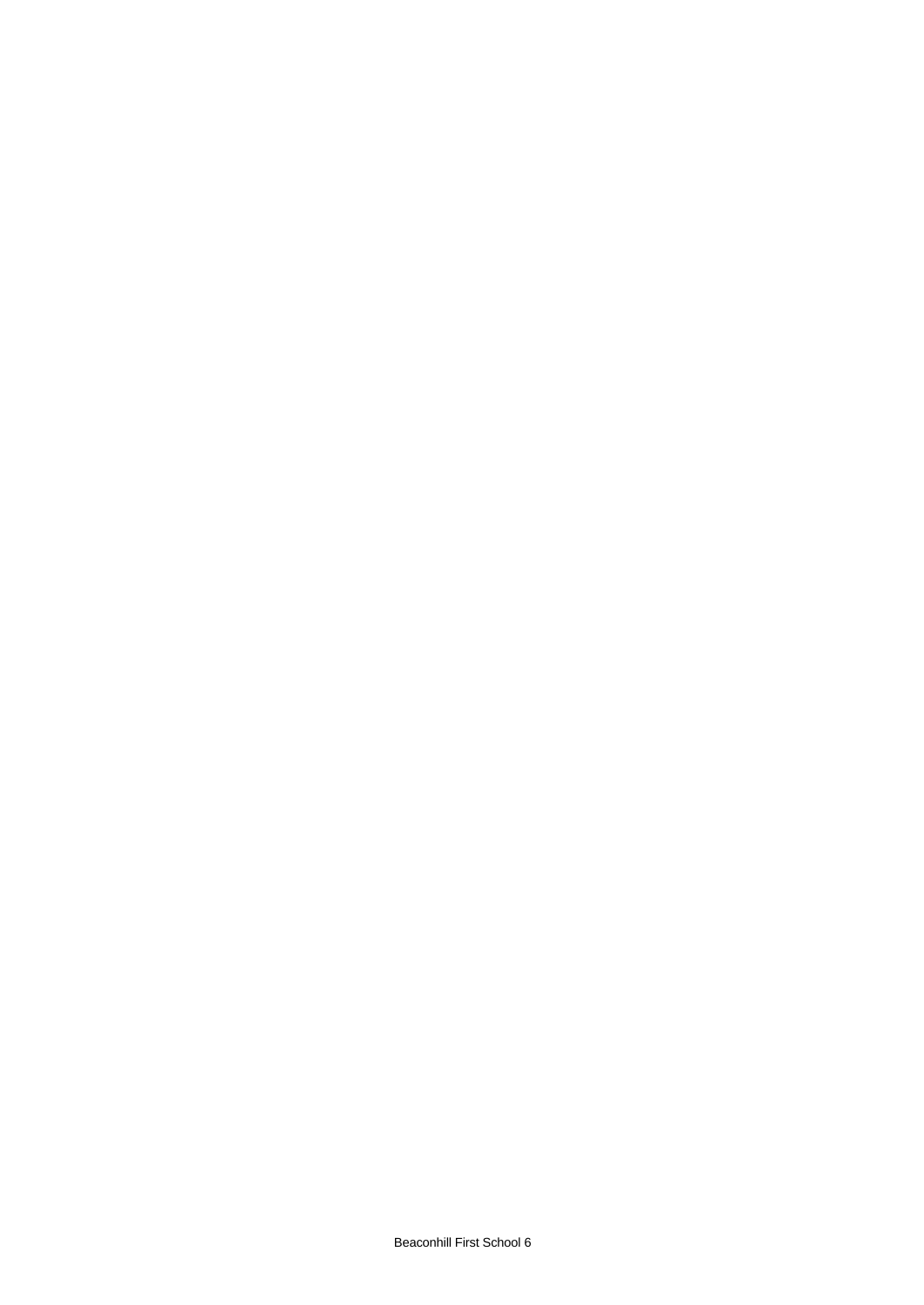# **PART A: SUMMARY OF THE REPORT**

# **OVERALL EVALUATION**

# **The school is providing a satisfactory standard of education. It has many good features.**

It has a very caring ethos that results in good personal development and self-esteem of all pupils. Most pupils attain standards in line with national expectations and they achieve satisfactorily because of sound teaching. The good leadership provides a clear vision for improvement that has had positive impact upon the effectiveness of the school management, curricular provision and the environment, and is beginning to raise standards. The school provides satisfactory value for money.

# **The school's main strengths and weaknesses are:**

- Parents and pupils have a high level of satisfaction with the school.
- Standards in writing and in information and communication technology (ICT) in Years 3 and 4 are not high enough.
- The school's provision and support for pupils with special educational needs are consistently good.
- The achievement of the more able pupils is unsatisfactory.
- Children in the nursery and reception classes get a good start to their education.
- A strong emphasis is placed on ensuring that children are well cared for, supported and guided.
- The school lives by the values it promotes.
- Pupils' moral development is very good.
- The good leadership of the head teacher and deputy head teacher provides a clear vision for improvement.
- Teaching in the Foundation Stage and Year 2 is good.
- Older pupils are not given enough information to help them improve their work.

Improvement since the last inspection is satisfactory. All of the issues identified in 1998 have been acted upon. The school has successfully improved its policies for assessment and its use of assessment data to set targets for pupils. There is now an annual evaluation of school performance and the leadership team has begun to monitor teaching and learning which will help to raise standards. Curriculum schemes of work are in place and enrichment activities are provided. Pupils' care, welfare and guidance are good.

## **STANDARDS ACHIEVED**

| <b>Results in National</b><br>Curriculum tests at the end |      | similar schools |      |      |
|-----------------------------------------------------------|------|-----------------|------|------|
| of Year 2, compared with:                                 | 2000 | 2001            | 2002 | 2002 |
| Reading                                                   |      |                 |      | B    |
| Writing                                                   |      | B               |      | в    |
| <b>Mathematics</b>                                        |      |                 |      |      |

*Key: A - well above average; B – above average; C – average; D – below average; E – well below average Similar schools are those with similar percentages of pupils eligible for free school meals*

## **Achievement is satisfactory for most pupils. Standards are average at the end of the reception year and Year 2, and are broadly as expected nationally at the end of Year 4.**

Pupils currently in Year 2 are achieving satisfactorily and are being well taught. As a result they are attaining at an average level in English, mathematics and science. In Years 3 and 4 pupils' achievement is satisfactory. They attain standards in reading, mathematics and science that are in line with national expectations. Standards in writing are below the expected level due to insufficient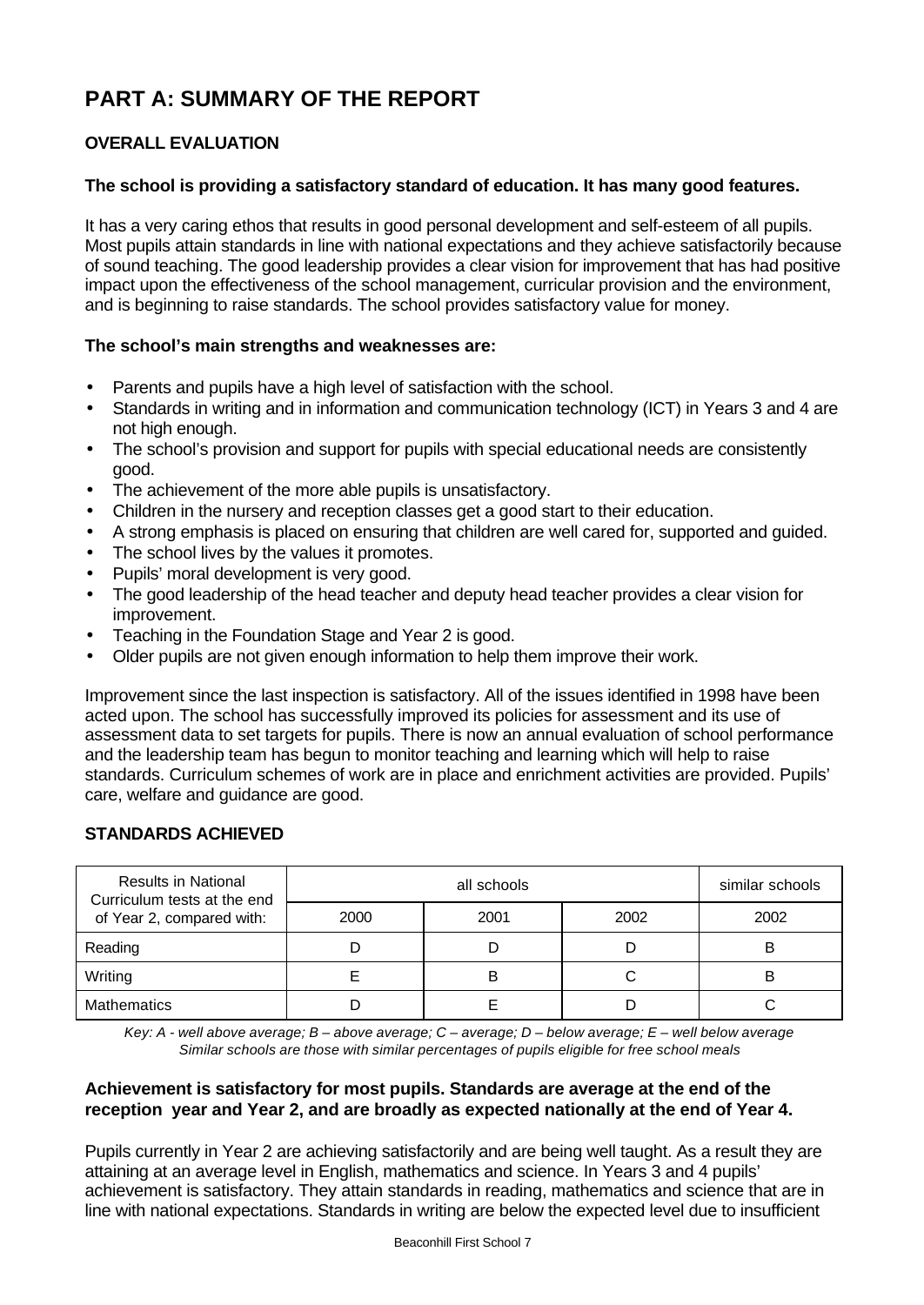progress and opportunities for pupils to extend their independent writing skills. Pupils in Years 1 and 2 make satisfactory progress in developing their ICT skills, and standards are in line with those expected nationally. In Years 3 and 4 the teaching of ICT is not well established and pupils are less confident, resulting in attainment below the level expected. Pupils' attainment in physical education and religious education in Years 3 and 4 is good as a result of teachers having good subject knowledge and using strategies that enhance learning.

Pupils have good attitudes towards their work and they enjoy school. They are developing into caring individuals with very good moral and good social development**.** Pupils' spiritual and cultural development is satisfactory.

# **QUALITY OF EDUCATION**

**The quality of education is satisfactory**. **Teaching is satisfactory overall.** It is good in the Foundation Stage and Year 2 and is beginning to raise standards. Reading is well taught throughout the school. Pupils do well to achieve above the average in physical education and religious education in Years 3 and 4. The provision for ICT and writing in Years 3 and 4 is unsatisfactory and leads to standards that are below expectations. The needs of the more able pupils are not being met because of low expectations and slow pace in some lessons. The curriculum is satisfactory overall. The quality of support for pupils with special educational needs is good and the setting of homework makes a positive contribution to pupils' learning. However the older pupils do not receive guidance, through marking, on how to improve their work. Provision for the care, welfare and support of pupils is good. The school is a caring organisation. It is safe and secure and the pupils are well supported academically and in their personal development. There are good links with parents. Parents hold the school in high regard and support it well.

# **LEADERSHIP AND MANAGEMENT**

**Leadership and management are good.** Governors are increasingly organising their work effectively and are making a sound contribution to school improvement. Governance is satisfactory. The school's leadership team has a clear vision for improvement that has had a positive impact upon standards, the curriculum and environment. Management is good, and the monitoring and evaluation of teaching and learning, and the introduction of target setting are beginning to raise standards.

# **PARENTS' AND PUPILS' VIEWS OF THE SCHOOL**

Parents and pupils like the school very much. Parents are appreciative of what the school does for their children. The pupils enjoy their school and feel that they are valued and well supported.

## **IMPROVEMENTS NEEDED**

The most important things the school should do to improve are:

- Raise standards in writing at Years 3 and 4.
- Improve the pupils' skills in ICT in Years 3 and 4 and develop the use of ICT across the curriculum.
- Raise the achievement of pupils through: providing more challenging tasks for the high attaining pupils; raising the expectation of how much pupils can achieve;
- Ensure that the feedback given to pupils through marking helps them to know what they need to do to improve.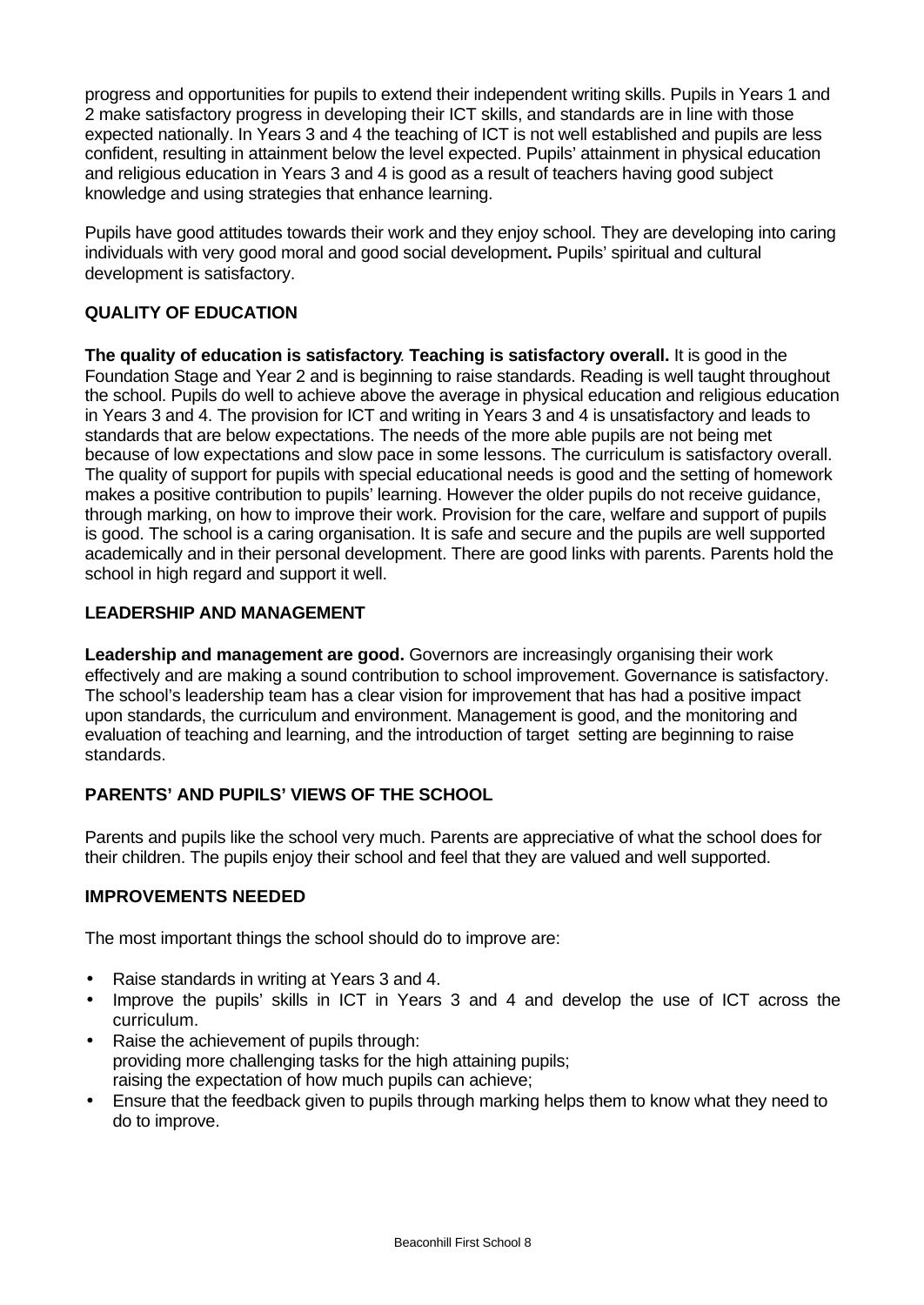# **PART B: COMMENTARY ON THE INSPECTION FINDINGS**

# **STANDARDS ACHIEVED BY PUPILS**

# **Standards achieved in areas of learning and subjects**

**Standards in the national tests for pupils aged seven are below the national average. In comparison with similar schools, standards are above average in reading and writing and average in mathematics. In the current Year 2, standards in mathematics, science and English are in line with those expected. In the other subjects of the curriculum standards match those expected for pupils' ages and achievement is satisfactory. Attainment in physical education and religious education in Years 3 and 4 is good. Pupils' achievement in Years 1 to 4 is satisfactory.**

# **Main strengths and weaknesses**

- Standards in writing and in ICT in Years 3 and 4 are below national expectations.
- Pupils in Years 3 and 4 do well to attain above the levels expected for their ages in physical education and religious education.
- In many lessons in Years 1, 3 and 4, the most able pupils are insufficiently challenged and do not achieve as well as they should.

# **Commentary**

1: Children currently in the nursery and reception classes have levels of attainment broadly in line with those expected for their age. This is an improvement on previous years when the level of attainment of children on entry to nursery was below expectations for their age. The children achieve satisfactorily and the majority are on course to attain the early learning goals, in all areas of learning, expected for the end of the reception class.

# *Standards in national tests at the end of Year 2 – average point scores in (2002)*

| Standards in       | School results | National results |
|--------------------|----------------|------------------|
| Reading            | 15.4           | 15.8             |
| Writing            | 14.2           | 14.4             |
| <b>Mathematics</b> | 16.2           | 16.5             |

- 2: In the 2002 national tests for Year 2, standards in reading, writing and mathematics were below the national average. This means that from a below average starting point when these children entered the nursery class, they made satisfactory progress but because of their attainment on entry standards remained below average to the end of Year 2. Pupils did well to attain these results which, when compared with schools in similar contexts, were above average in reading and writing and average in mathematics. In 2003, results at Year 2 remained below the national averages but with improvement in the number of pupils attaining at the higher level in writing. In reading and mathematics, more pupils attained the average and above average level than previously and fewer pupils were at the lowest levels. This is due to effective teaching and support for pupils in these subjects at Year 2. Girls' results are better than boys' overall. Pupils currently in Year 2 are achieving satisfactorily and are being well taught. As a result they are attaining at a level that is broadly in line with national averages in all the core subjects.
- 3: In Years 3 and 4 pupils' achievement is satisfactory overall. They make steady progress in reading, mathematics and science and attain standards at Year 4 that are in line with national expectations. Progress in writing, however, slows in Years 3 and 4 and pupils are not given sufficient writing activities to extend their independent writing skills. This results in standards that are below the nationally expected level.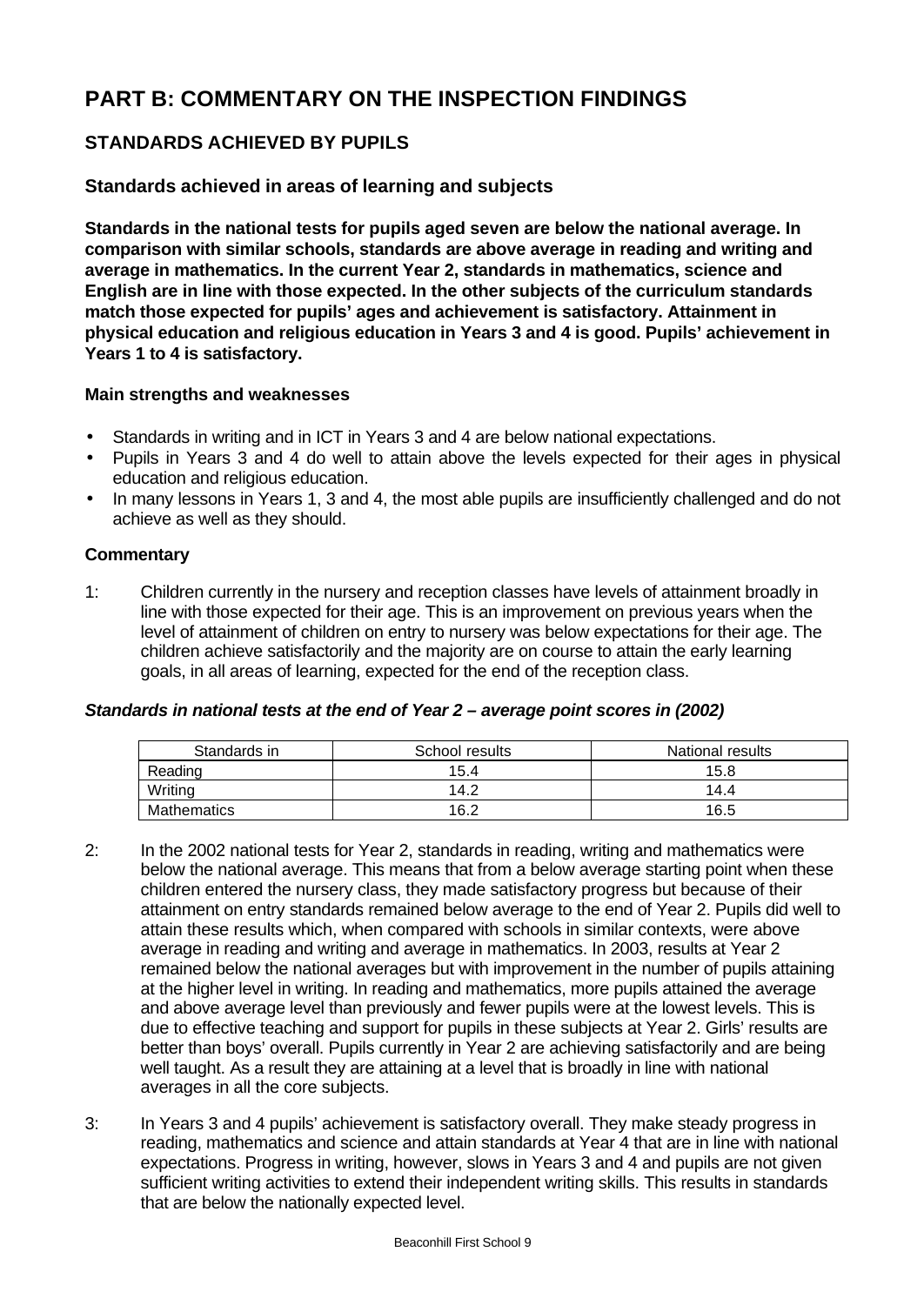- 4: In the majority of subjects, and in all year groups, most pupils are working at the level expected for their age and ability. Throughout the school, pupils' achievement in reading is satisfactory, often good. This is due to good teaching of basic skills and support from other staff and from parents at home. Pupils tackle words they do not know, effectively using their knowledge of sounds.
- 5: Pupils' attainment in physical education and religious education in Years 3 and 4 is good as a result of teachers having good subject knowledge and using techniques such as drama and demonstration to enhance the learning. In English, mathematics, science, history and ICT in Years 1, 3 and 4, the most able pupils' achievement is unsatisfactory. This is because of a lack of challenge in the independent activities they are given to do. There is also pressure to deliver the whole curriculum, in Years 3 and 4, in the time available. Less time is spent on teaching at Years 3 and 4 than is recommended and this is limiting the quantity of work pupils produce, particularly in history, geography, art, and design and technology.
- 6: Throughout the school, pupils' speaking and listening skills are in line with those expected for their age. They are given opportunities in lessons to answer questions and to discuss and this is helping to develop their skills. Pupils' mathematical skills are satisfactory. Pupils in Years 1 and 2 make satisfactory progress in developing their ICT skills and standards are in line with those expected nationally. In Years 3 and 4 the teaching of ICT skills is not well established. As a consequence pupils in Year 4 are not confident in their use of ICT and their attainment is below the level expected for their age
- 7: Pupils with special educational needs are well supported. The curriculum is made accessible to them and their work is well tailored to their needs. As a result they make steady progress through the targets identified in their individual education plans. Whilst these pupils are working at standards below national expectations, these are in line with their identified needs.

# **Pupils' attitudes, values and other personal qualities**

**The development of the pupils' attitudes, values and personal qualities is satisfactory. Pupils like school and respond well to the opportunities for them to develop personally and academically. The school's efforts have resulted in an improvement in attendance, which is now satisfactory. Pupils' spiritual, moral, social and cultural development is satisfactory.**

## **Main strengths and weaknesses**

- Recent initiatives and procedures to promote better attendance have been successful. Attendance is now satisfactory.
- The promotion of moral principles is very good.
- The pupils have good attitudes to school and to their work.
- Pupils have sensitive and caring attitudes towards each other.
- Relationships are harmonious and there is a freedom from oppressive behaviour.
- Too many pupils arrive late to school.

- 8: The pupils like school and their attitudes to work are good. They enjoy lessons, contribute well and are capable of perseverance and concentration. These characteristics contribute to the satisfactory progress and achievement made by the pupils.
- 9: Behaviour is satisfactory. The pupils are very courteous and respectful of property. No oppressive behaviour was observed during the inspection. There were no exclusions in the year prior to the inspection. Pupils' moral development is very good. This is due to the effective way in which the school teaches about right and wrong and issues such as bullying, and friendship. It is also due to the successful ways that trust, courtesy and respect are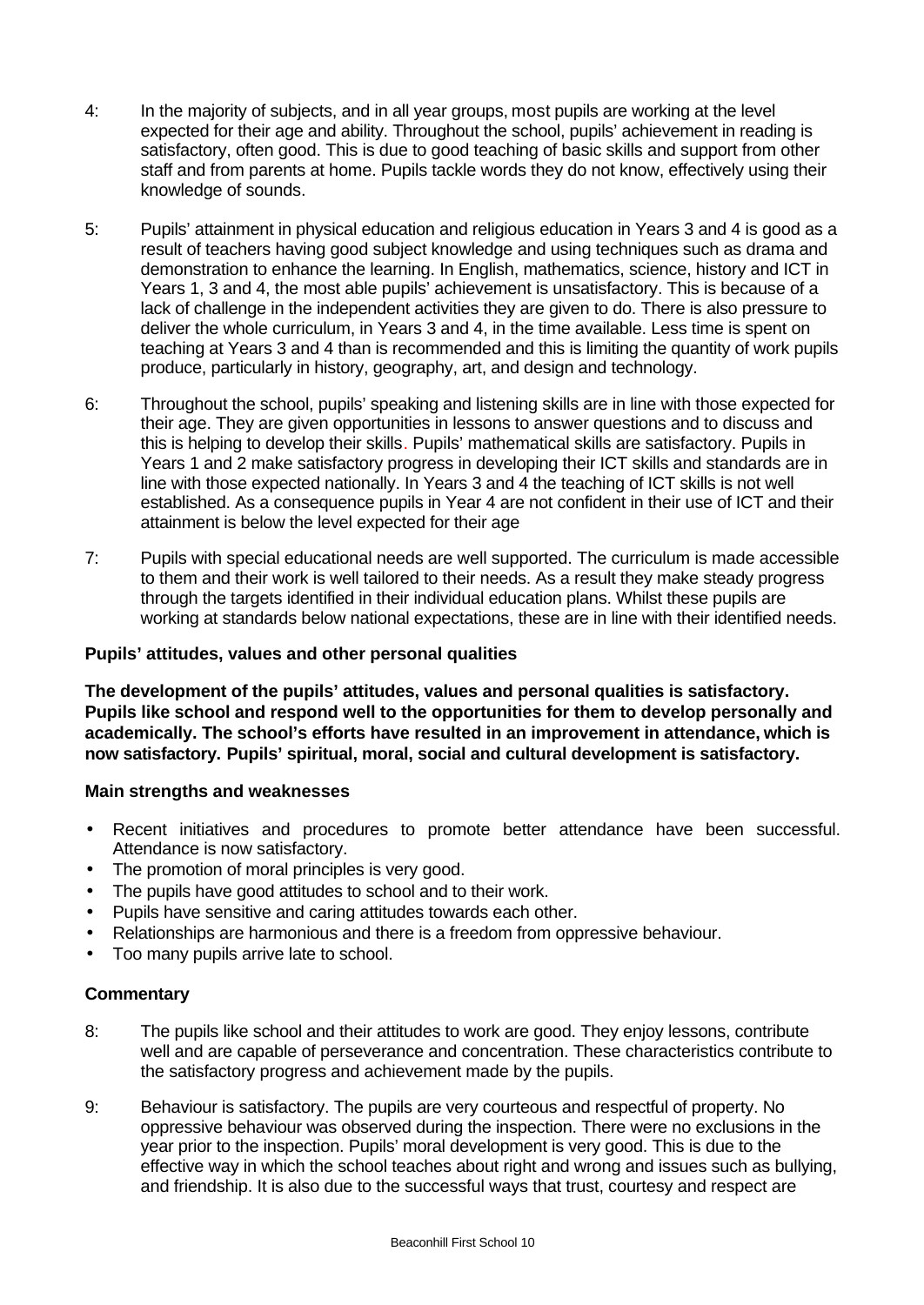consistently fostered and promoted in the day-to-day life of the school. The pupils' moral development contributes well to their overall personal development.

- 10: The pupils are sensitive and caring, and relationships are good. A 'buddy' system, whereby some of the oldest pupils act as friends and provide support for younger pupils at playtimes and lunchtimes, is working well. These arrangements are part of the school's response to the results of a questionnaire, which the pupils completed a year ago. The overall provision for the spiritual development of pupils is satisfactory although there are few planned opportunities for pupils to develop their spiritual awareness.
- 11: Pupils' cultural development is satisfactory. The school's provision to prepare pupils for life in a multi-cultural society is satisfactory. The pupils respond well to the opportunities provided by the school for their personal development. This is part of a wider programme to raise selfesteem. Pupils have opportunities to take initiative and show responsibility, for example through the buddy system, and being a library monitor. A school council has been established recently and its members are enthusiastic about being council members and having additional responsibilities for improving the school. Lunchtime arrangements mean that pupils from different age groups mix together. The arrangement works well and contributes to pupils' social skills. Overall, the school successfully promotes maturity, and pupils' social development is satisfactory.
- 12: Good procedures have been introduced to improve attendance. They have reversed a decline in attendance, which had continued for several years. The following table does not reflect the current attendance level, which is now satisfactory. However, punctuality is poor; too many pupils arrive late for school and this is disruptive to the start of the school day.

| Authorised absence 2001/2002 |        | Unauthorised absence 2001/2002 |      |
|------------------------------|--------|--------------------------------|------|
| School data                  | 6.4%   | School data                    | 0.5% |
| National data                | $.4\%$ | National data                  | 0.5% |

*The table gives the percentage of half days (sessions) missed through absence for the latest complete reporting year*

# **QUALITY OF EDUCATION PROVIDED BY THE SCHOOL**

**The quality of education is satisfactory. Reading is well taught throughout the school. The achievement of pupils in physical education and religious education in Years 3 and 4 is good. Achievement in writing and in ICT in Years 3 and 4 is unsatisfactory. Care, guidance and support of pupils are good and the partnership with parents, other schools and the community is good.**

## **Teaching and learning**

**Teaching is satisfactory and pupils' learning is satisfactory. Teaching in the Foundation Stage and Year 2 is good and is beginning to raise standards. Teaching is good in physical education and religious education in Years 3 and 4 and this is improving pupils' achievement in these subjects. Pupils' achievement in writing and ICT, in Years 3 and 4, is unsatisfactory.**

## **Main strengths and weaknesses**

- Teachers have good subject knowledge and understanding in most subjects, particularly physical education and religious education.
- Sometimes teachers do not expect enough of their pupils, particularly the most able, and therefore the independent work given to pupils does not always match their abilities.
- Relationships among teachers and pupils are good.
- Pupils in Years 3 and 4 are not given sufficient writing activities to extend their independent writing skills.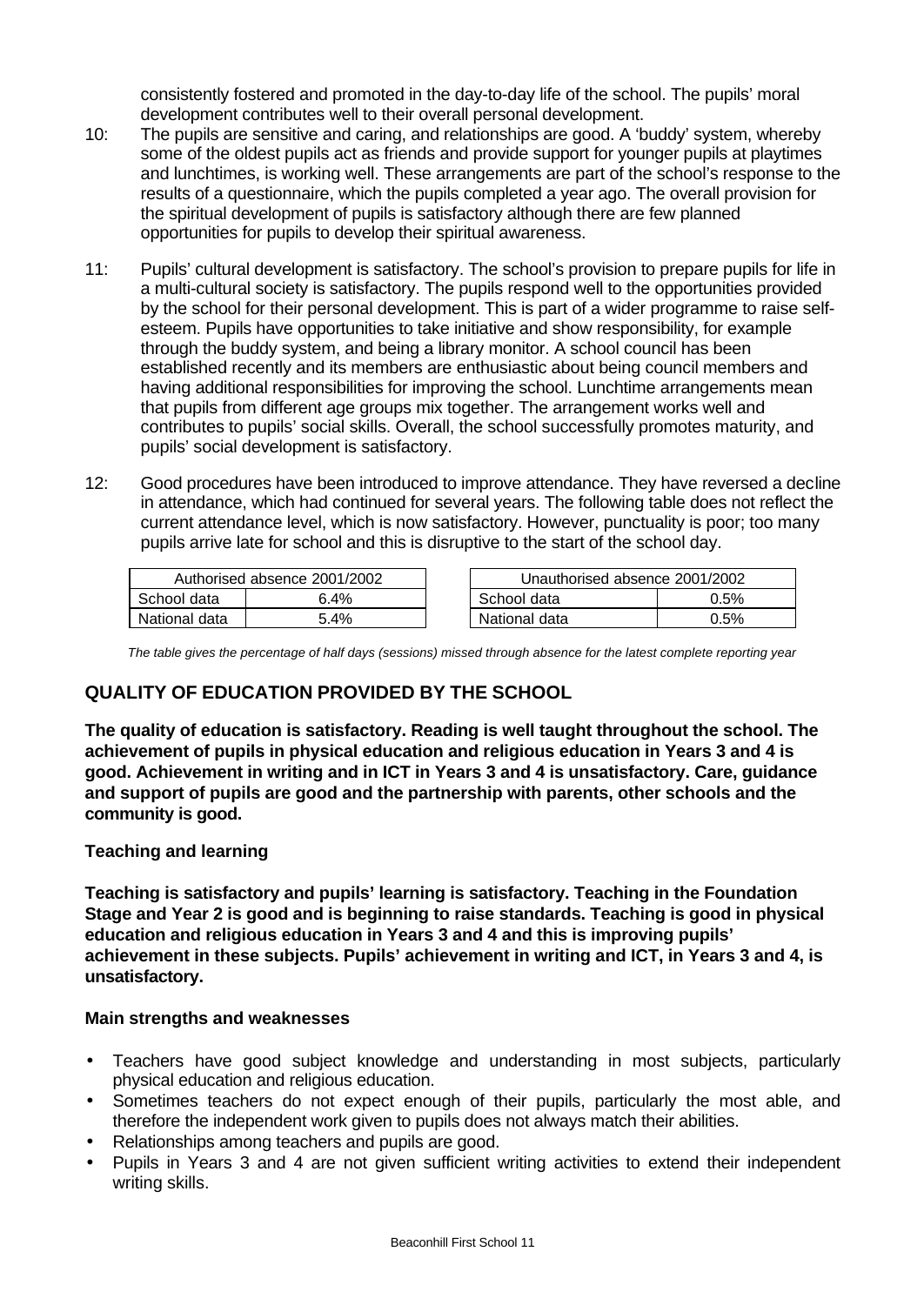- Support for pupils with special educational needs is good and because of this these pupils do well.
- Drama techniques are used effectively to engage pupils in their learning.
- Marking is consistent and supportive but does not usually tell pupils how they can improve their work.

- 13: Teaching is good in the Foundation Stage, Year 2 and in physical education and religious education in Year 3 and 4. Effective planning in these good lessons ensures good use is made of the time within the lesson to practise new skills and reinforce what has been learnt. Lessons are appropriately structured and teachers use questioning effectively, often in revisiting what pupils have learned, to assist their understanding of new ideas. Good activities provide appropriate challenge for all the pupils. In a good Year 3 and 4 religious education lesson greater challenge was provided by the use of drama techniques involving the pupils in revisiting the story at a level beyond retelling the text.
- 14: In Years 1, 3 and 4, teaching is satisfactory overall. In most subjects teachers have good knowledge of what they are teaching and because of this ask well-targeted questions in order to extend pupils' learning. In most lessons the introduction and review sessions are good but the slow pace and poor choice of activity in the middle of some lessons result in insufficient learning for the more able pupils. The over-reliance on worksheets and lack of challenge in the activities provided is limiting achievement. Homework is used well to reinforce and extend what is learned in school. Teachers develop good relationships with pupils that help them to manage pupils' behaviour very effectively. All pupils are treated with respect and their contributions are valued and encouraged. Learning is satisfactory in all lessons except ICT and writing in Years 3 and 4. In these ICT lessons, pupils are not provided with the opportunity to practise the skills they are taught because of the organisation of the computers and as a result learning is unsatisfactory. In writing, pupils are not given appropriate activities to extend their independent writing skills sufficiently and achievement is unsatisfactory.
- 15: The expertise of the special educational needs support staff ensures that pupils with special educational needs are well catered for and receive high quality support. Teachers and support staff plan activities that are tailored to the abilities of these pupils. The strategies and resources used by the support staff reinforce the learning and break the tasks down into manageable steps and as a result pupils with special educational needs achieve well.
- 16: The school's systems for assessing how well pupils are doing have improved since the last inspection. The school now has clear assessment procedures in place which ensure that all staff know how well their pupils are achieving and are able to track their progress. Regular assessment tasks are used to track pupils' attainment against national expectations and to set appropriate targets. Target setting is used effectively in Year 2 but its application is not consistent across the school and some pupils do not know what they need to do next to raise their attainment. The results of assessments are analysed carefully and used effectively to inform future learning in the Foundation Stage and Year 2. However, this use of assessment is not consistent and as a result, in Year 1, 3 and 4, work set does not always provide the appropriate level of challenge and this leads to under-achievement among the most able pupils. The school has identified this for itself and it is a target within the school improvement plan. Achievement in Years 3 and 4 is also negatively affected by the pressure of time to deliver the whole curriculum. Teaching time that is below the recommended amount at Key Stage 2 and poor time-keeping by the school are contributing factors. Pupils' work is always marked, and praise is used to encourage greater efforts. However, pupils are rarely told what they need to do next to improve their work.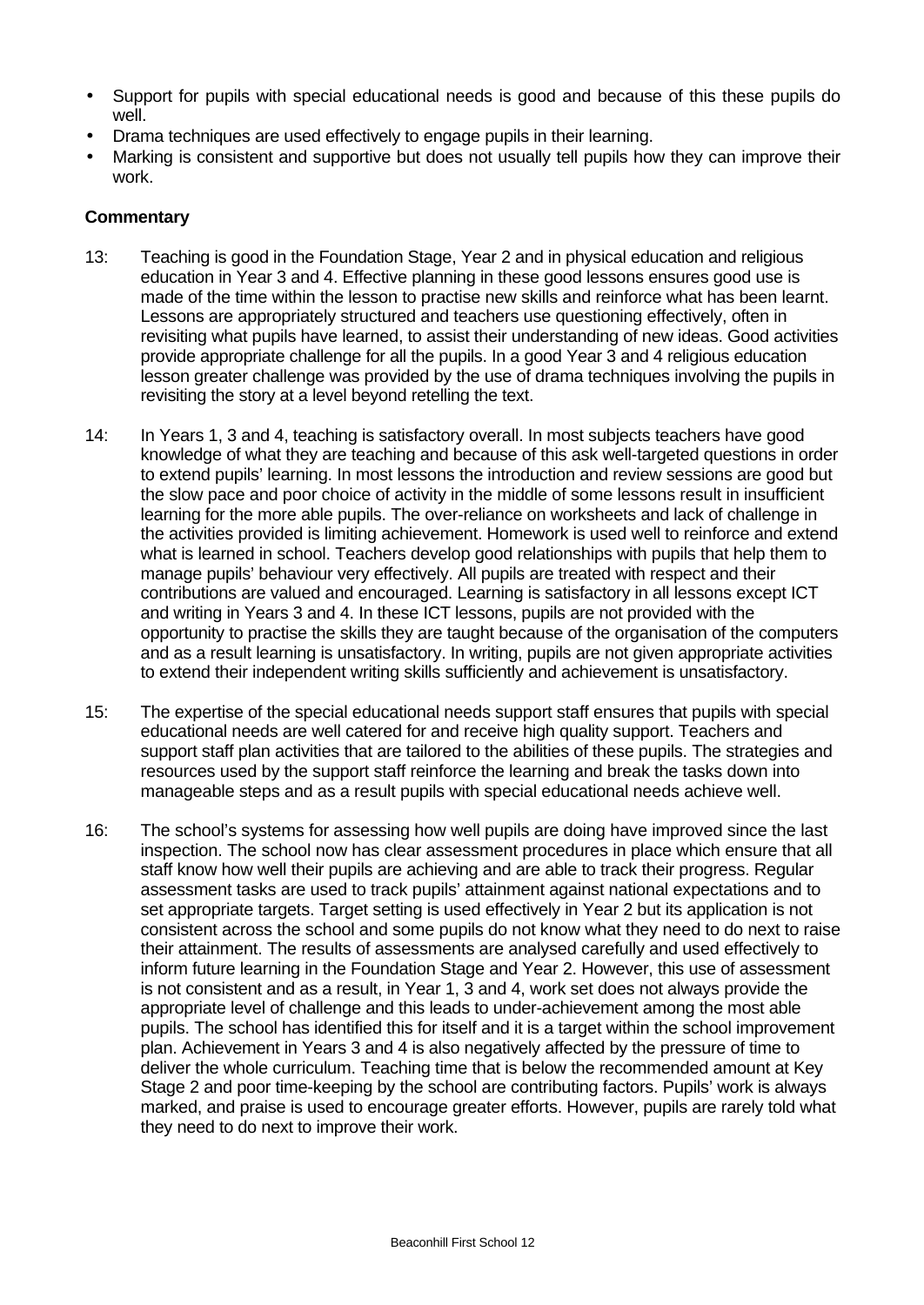#### *Summary of teaching observed during the inspection in 38 lessons*

| Excellent | Very good | Good        | Satisfactory | Jnsatisfactory | Poor | Very Poor |
|-----------|-----------|-------------|--------------|----------------|------|-----------|
|           | (3%)      | (29%)<br>44 | 25 (66%)     | (3%)           |      |           |

*The table gives the number of lessons observed in each of the seven categories used to make judgements about lessons; figures in brackets show percentages where 30 or more lessons are seen.*

# **The curriculum**

**The school provides a satisfactory range of curricular opportunities that promotes the intellectual, physical and moral development of the majority of pupils. The school offers an adequate range of extra-curricular activities. The accommodation and resources provided are satisfactory.**

#### **Main strengths and weaknesses**

- The curricular provision for pupils with special educational needs is good. Teachers and support staff work as an effective team.
- In some lessons there is unsatisfactory provision for the more able pupils.
- Homework is a regular feature of pupils' learning, which is extending their understanding. Parents are happy with the homework and support their children well.
- The curriculum in Years 3 and 4 is enriched through additional activities in the summer term.
- ICT is not yet supporting work in all subjects.
- The school does not meet the recommended teaching time for pupils in Years 3 and 4.

- 17: The school curriculum is suitably broad and is meeting statutory requirements including provision for religious education and collective worship. There have been improvements in the provision for ICT since the last inspection but it is not yet used to support work in all subjects. Pupils have equal access to the full curriculum. In some lessons the curriculum is not sufficiently well matched to the needs of the more able pupils and they do not achieve as much as they could.
- 18: The provision for pupils with special educational needs is good. These pupils are helped by support staff who plan and modify relevant aspects of the curriculum to make it accessible and in keeping with the targets on individual education plans. This contributes to the effectiveness of the provision. Support staff work alongside the teachers in an effective partnership to support pupils with special educational needs in a variety of ways. Provision is tailored according to need. For example, three pupils were engaged in practising catching, throwing and balancing in their small group time because they have particular difficulties with physical co-ordination. Small group work is intense but well planned, consistent and rigorous. It is effective in helping pupils make steady progress. Relationships between support staff and pupils are good and this helps motivate pupils. The co-ordinator for special educational needs provides good leadership and this ensures that support staff plan effectively and contribute fully to the assessment of pupils' progress. The school has a good relationship with parents and keeps them fully involved and informed at all times; consequently the parents have great confidence in the school and rightly feel the children who have special educational needs are very well cared for and supported.
- 19: Personal, social, health and citizenship education (PSHCE) has been introduced and there is a well-planned programme. These lessons are contributing positively to the school's caring ethos. In one Year 3 and 4 literacy lesson, the theme from PSHCE was being used effectively to generate drama, posters, and research on the internet.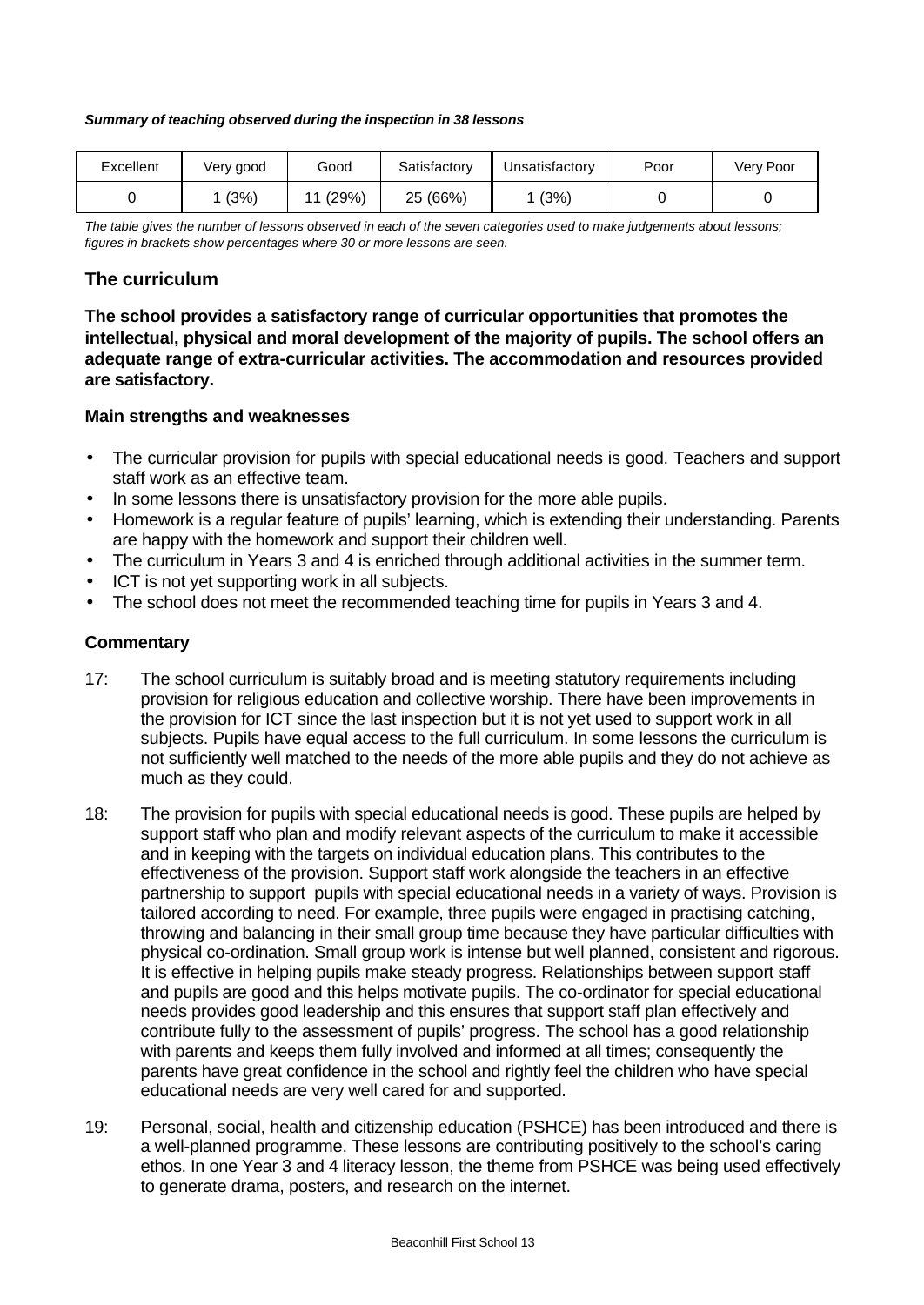- 20: The school enriches its curriculum and makes it relevant to its pupils through the introduction of additional activity afternoons for pupils in Years 3 and 4 in the summer term. Pupils clearly enjoy these afternoons and gain new skills and knowledge. Basketball is offered as an afterschool club. It is well attended by older pupils and is helping to improve their agility and physical skills. Regular homework is well established and parents are happy with what is provided. It is supporting the pupils' learning, as is the home/school reading partnership.
- 21: The school does not meet the recommended teaching time for pupils in Years 3 and 4. This results in increased pressure to deliver the whole curriculum effectively in the time available. When there are additional requirements in the curriculum, such as units of work to bridge the transition from first to middle school, some of the non-core subjects are given very little time. For example, in geography, very little recorded work from the older children is evident. Further pressure is put upon the curriculum by the daily snack time and by poor time-keeping by the school at the end of break and lunchtime. This is limiting the quantity of work that pupils produce in history, geography, art and design and technology.

# **Care, guidance and support**

**Provision for the care, welfare and health and safety of pupils and the support and guidance they receive is good. The school is a caring organisation. It is safe and secure and the pupils are well supported in their personal development.**

# **Main strengths and weaknesses**

- The school is a very caring organisation.
- The support staff make a good contribution to the care and welfare of all pupils.
- The school's child protection procedures are good.
- Pupils' opinions are sought and acted upon.

- 22: Caring for pupils and raising their self-esteem have a high priority in the school. The good level of support from all staff and positive ethos help the pupils to enjoy school and to feel secure. A high standard of care was noted at the last inspection and this has been maintained. The pupils are valued by all staff and their achievements are recognised and rewarded. As part of the efforts to raise pupils' self-esteem, the curriculum includes a range of activities to give everyone an opportunity to be good at something. Considerable effort is made to help and support individuals to ensure they are included in the school's activities. Inclusiveness extends to the whole school community. For example, the school is accredited with an award that recognises its strengths as an 'Investor in People'. The school used questionnaires to parents and pupils to ascertain their views about the school. It has responded to the findings with, for example, improvements to the playground and the provision of toys at playtimes.
- 23: The pupils feel that they are strongly supported by the staff, and this is helping them feel secure. They willingly turn to adults for help and advice and they are very confident about the support provided by their teachers. Support staff, including the lunchtime supervisors, also play an important role in caring and guiding pupils. Pupils' progress is monitored and where needed pupils are given additional support.
- 24: Support for pupils in the area of personal development relies on the teachers' personal knowledge of their pupils, which is good.
- 25: There is a conscientious effort to maintain high standards in health and safety and no issues were identified in the inspection. Child protection procedures are good. There is a designated teacher, a good policy and appropriate levels of training. The procedures satisfy local requirements.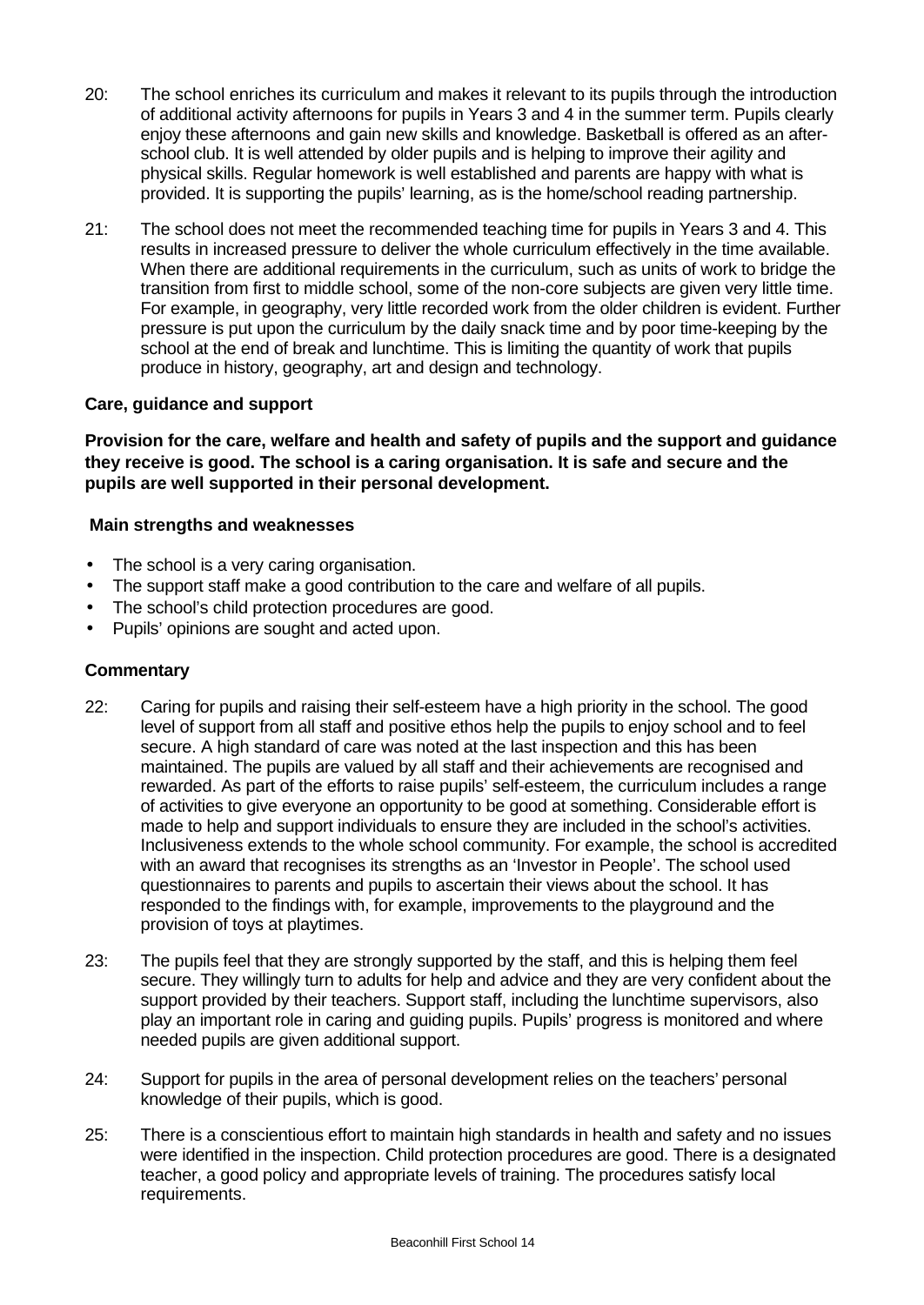**Partnership with parents, other schools and the community**

**The school has good links with parents and with its partner institutions. Parents hold the school in very high regard and they support it well. Links with other schools are good. There are satisfactory links with the community.**

# **Main strengths and weaknesses**

- The parents' views of the school are very good, and because of this they support it well.
- The school works hard at, and is successful in, developing strong links with parents.
- Arrangements for homework are good.
- There are good relationships with parents of children with special educational needs.
- The school's links with partner institutions bring benefits to the pupils.
- The pupils' annual progress reports do not indicate how pupils standards can be raised

# **Commentary**

- 26: The school is successful at promoting good links with parents. Parents like the school very much. They support its activities; for example, elections have always been required to fill parent governor vacancies, and they give financial assistance through the parent teacher association. Parents also support and benefit their children's education. They provide regular help in classrooms and most pupils get support at home, particularly with reading. Parental support is helped by clear arrangements for homework. Helpers' comments, pupils' selfevaluation and feedback from the teacher ensure the effectiveness of the homework tasks. There is a particularly strong relationship between the school and the parents of children with special educational needs. The school gets to know these parents well and this provides a strong basis for helping them to support their children.
- 27: Information provided for parents is satisfactory. The pupils' annual progress reports satisfy legal requirements but tend to describe only what the pupils can do well. There are few indications of what pupils should be able to do and what steps should be taken to bring about improvement and consequently the opportunity to engage parents in helping to raise their children's attainment is missed.
- 28: Strong links have been developed with the local middle school using initiatives involving teachers and governors. Major improvements to the arrangements for transferring pupils have been made, which give Beaconhill pupils a better start to their middle school education.

# **LEADERSHIP AND MANAGEMENT**

**Leadership and management of the school are good. The quality of leadership provided by the head teacher is good. Management systems are securely established and effective. The governance of the school is satisfactory. The deputy head teacher is currently acting head teacher; she is also providing good leadership.**

## **Main strengths and weaknesses**

- There is a clear vision and sense of purpose, promoted by the senior management.
- The systems for self-evaluation in school are good.
- There are effective systems in place for training staff.

## **Commentary**

29: The head teacher provides good leadership and his clear vision and direction for the school is resulting in improvements. The priorities for improvement are identified through the school's self evaluation programme and these are put into the school improvement plan along with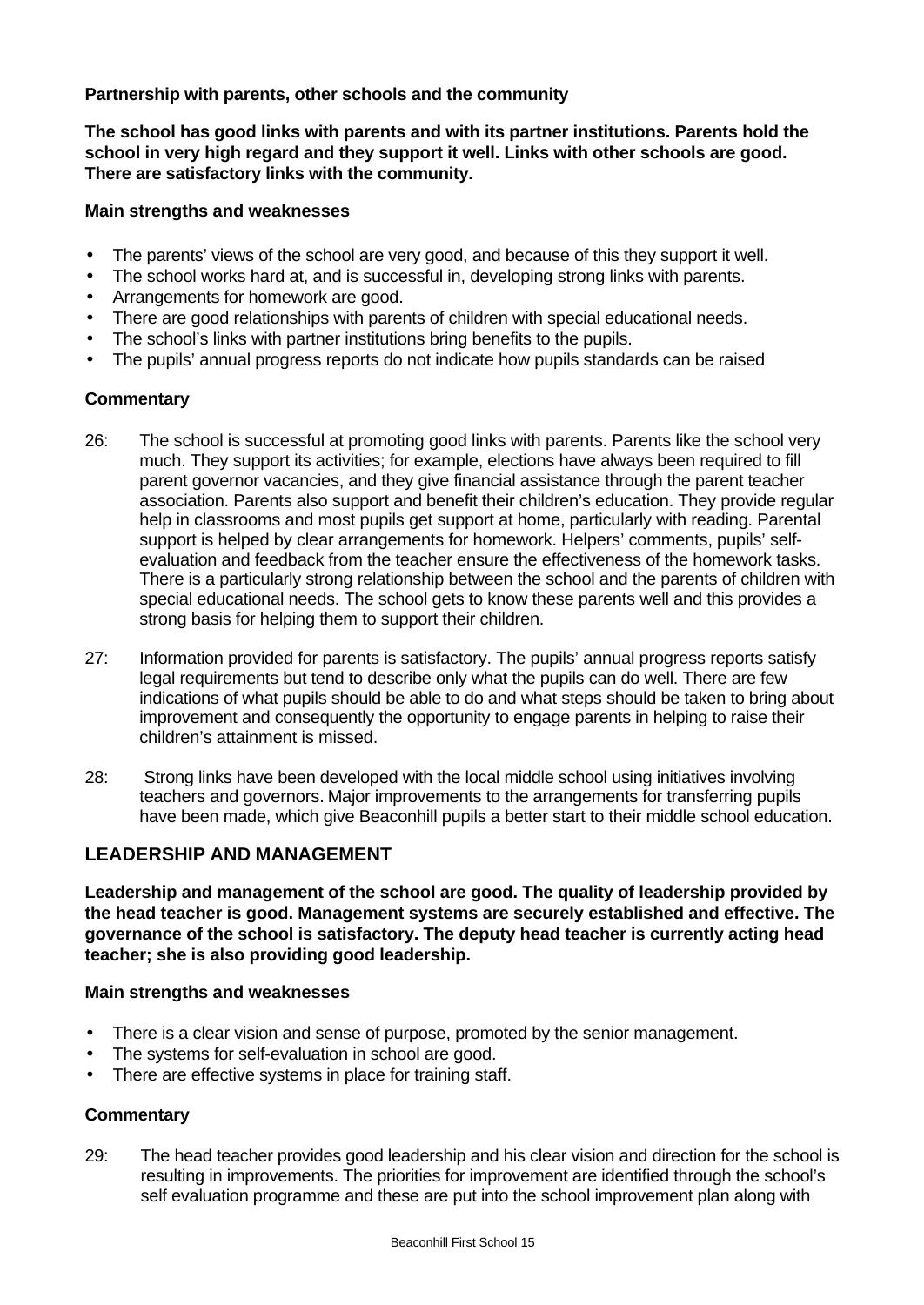appropriate strategies and plans for action. The head teacher's good leadership is well supported by the deputy head teacher who is currently an effective acting head teacher due to the secondment of the head teacher. Together with the senior management team they have a clear agenda for the continuous improvement of the school, which is beginning to take effect.

- 30: A strong and positive team ethos exists within the school that supports all the pupils' personal development, and promotes clear moral and social values. New arrangements for the Foundation Stage are working well with effective leadership and good teaching giving the children a good start to their education. Systems are in place for targeting improvement in attainment, for example, setting for literacy and mathematics in Years 3 and 4. The provision and support for pupils with special educational needs is a strength and is having a positive impact upon how well these pupils cope with school and the standards they achieve. The management of support is good and support staff have been trained to ensure that they can be effective in the support they provide. Teaching and learning in Year 2 is good and is clearly focused upon raising standards, including those of the most able pupils. Pupils in this class are making good progress. The results of the national tests in 2003 indicate that pupils' attainment is improving as a result of the strong drive for higher standards.
- 31: The management of the school is good. There are effective systems in place to ensure that staff training is targeted at the needs of the school and individual staff. The school analyses its performance through self-evaluation, including curriculum leaders evaluating their subject and giving feedback to the staff. However, this monitoring of teaching, learning and pupils' progress is new and has yet to impact upon the quality of teaching across the school and on the ability of all teachers to meet the needs of the more able and talented pupils. The work of the school and its leadership are well respected by pupils, staff and the wider community. This is reflected in the number of parents who now work in the school and number of community members who work in school on a voluntary basis.
- 32: The governing body demonstrates a strong commitment to supporting the work of the school. Governors have recently become more involved in visiting the school and going into classrooms and this is making them more effective in their role as 'critical friend'. The school's finances are suffering from a decline in pupil numbers. Nonetheless, they have been well managed to accommodate the school's changing circumstances and through the governors seeking value for money when goods and services are purchased.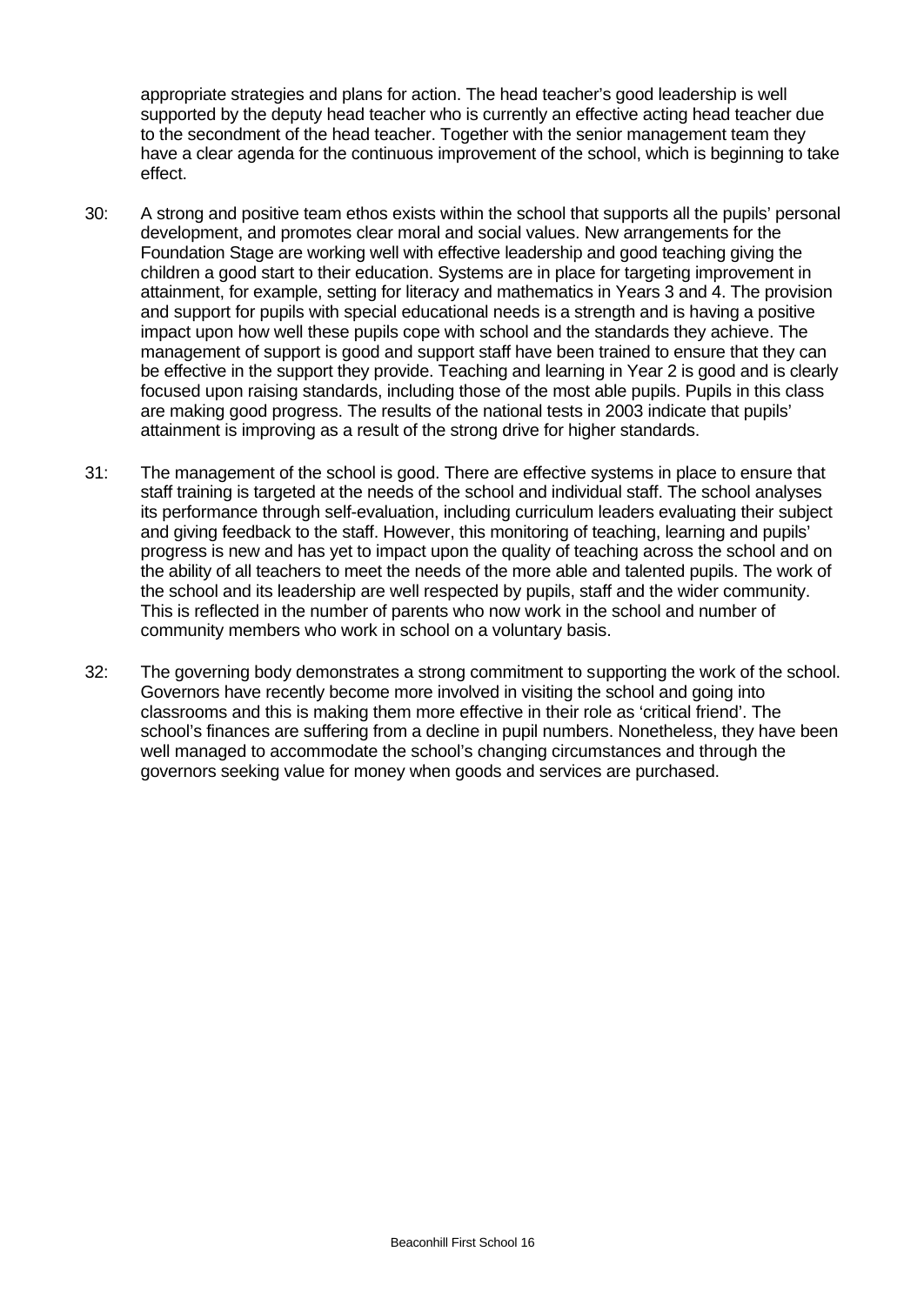# **PART C: THE QUALITY OF EDUCATION IN AREAS OF LEARNING AND SUBJECTS**

# **AREAS OF LEARNING IN THE FOUNDATION STAGE**

# **Commentary**

- 33: The nursery and the reception classes have recently combined to form a Foundation Stage unit under the management of one teacher with the support of two nursery nurses. The children enter the unit with levels of attainment and skills broadly in line with what is expected for their age and it is predicted that the majority will achieve the early learning goals in the six areas of learning at the end of the reception year. The current reception class children are a particularly able cohort. Previous cohorts of children entered the school with levels of attainment below those expected for their age.
- 34: The way the teacher organises the use of time, through effective planning and deployment of the nursery nurses, is good. The staff plan together and share assessment information and this determines what learning experiences are provided each day. There are good routines in place and children are familiar with them. This means that there is a good pace to much of the work.
- 35: The teaching in the Foundation Stage is good. The aims for what the reception children will learn are shared and reviewed with the children. There is a good balance of class, group and individual work which meets the needs of these young learners. Staff use the time in group work not only to introduce new learning but to reinforce basic skills. For example, when nursery children were baking, they were also naming the colours of the resources being used. The teacher's use of questioning to engage children in the learning is good and is used by other adults as an example of how to motivate children to learn. Staff use praise effectively. This encourages and motivates children to learn.

# **PERSONAL, SOCIAL AND EMOTIONAL DEVELOPMENT**

## **Main strengths and weaknesses**

• For the beginning of the year the children are very settled and concentrate well on learning tasks.

## **Commentary**

36: Provision in the area of personal, social and emotional development is good. The achievement is in line with what is expected of children of this age. Teaching is good and ensures that the children settle well into their environment. Children select tasks appropriately, maintain attention and concentrate well. They have good relationships with each other and the adults they work with. They work well in large and small groups as well as in pairs. They take turns and share resources effectively. They are at the early stages of understanding information about other cultures. When this was introduced through the book *Handa's Surprise*, it was done with sensitivity and clear explanations. The teacher corrected any misconceptions the children had.

# **COMMUNICATION, LANGUAGE AND LITERACY**

#### **Main strengths and weaknesses**

• Children enjoy listening to stories and answer questions enthusiastically.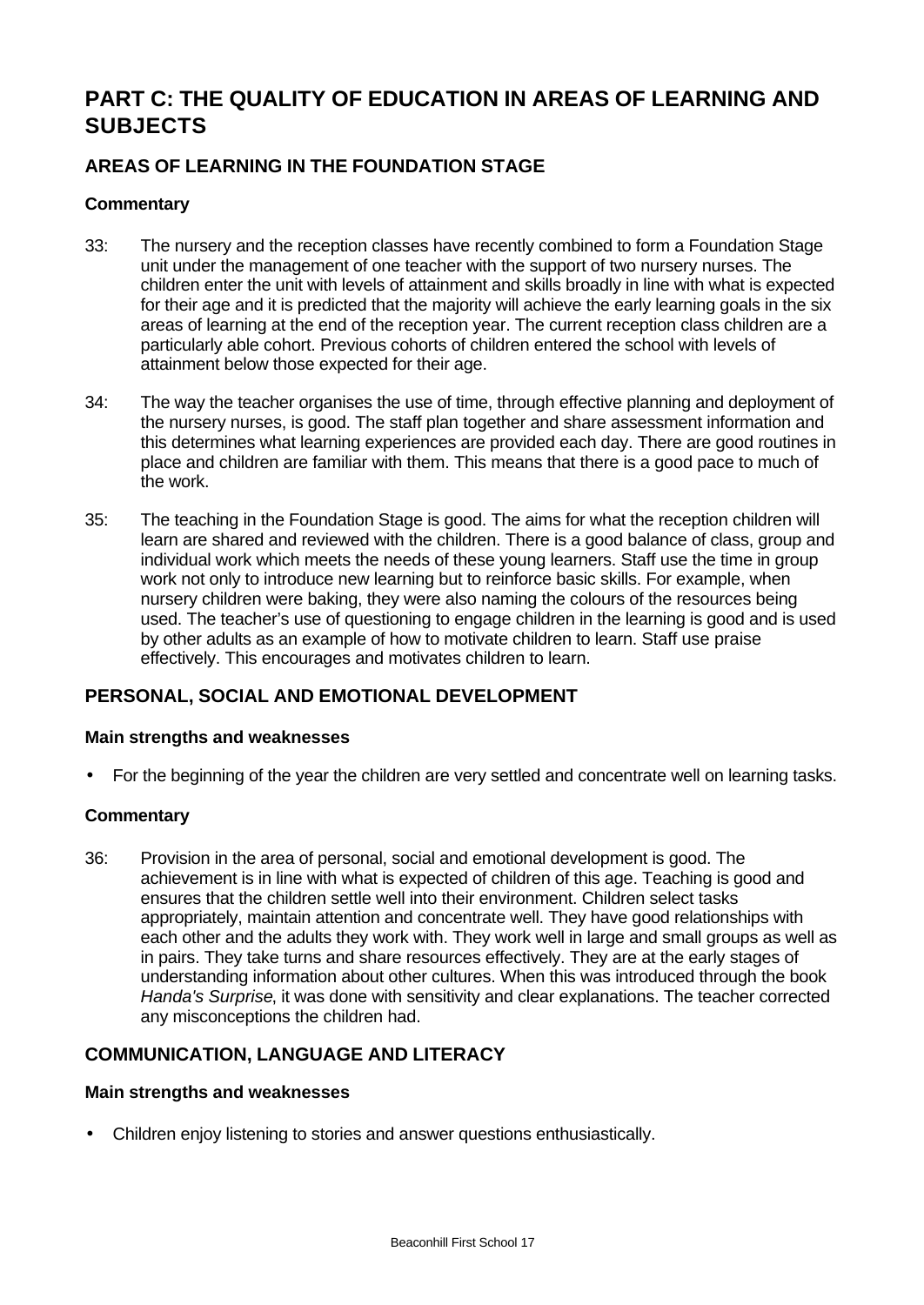# **Commentary**

37: Provision in communication, language and literacy is good. Teaching is good and this results in children attaining standards that match expectations for their age. Their achievement is in line with what is expected of children of this age. The nursery class children communicate effectively with each other and with adults. Effective planning ensures that all opportunities are used to develop children's language. Staff provide examples of good sentences and vocabulary. Children reply in sentences and answer questions fully. The reception class children use appropriate language to explain what they are doing. When sharing a big book they were able to use language to describe and predict what was happening in the story. They are at the early stage of forming letters and understanding the sounds that letters make.

# **MATHEMATICAL DEVELOPMENT**

#### **Main strengths and weaknesses**

• Children can record their findings in a variety of ways.

#### **Commentary**

38: Provision in mathematical development is good. Teaching is good and is resulting in attainment that is in line with what is expected of children of this age even at this early stage in the school year. Children's achievement is satisfactory. Staff prepare interesting activities to support the children's mathematical understanding; for example, in the nursery class most children are able to count up to six when baking sets of tarts and describe the shapes they are making. The reception class children can count to ten. They make and record simple repeating patterns and sort objects by families.

# **KNOWLEDGE AND UNDERSTANDING OF THE WORLD**

#### **Main strengths and weaknesses**

- Children are offered a broad, balanced and relevant range of experiences.
- Support staff are effective in supporting learning.

## **Commentary**

39: Provision in knowledge and understanding of the world is good. Attainment is in line with what is expected of children of this age. The children's achievement is satisfactory. Teaching is good and engages the interest of the children. Nursery children enjoy exploring an environment that is new to them. Those involved in baking described the changes in textures of the ingredients as they made pastry. Reception class children learn the names of fruits including those they have not come across before, for example, passion fruit, mango and avocado pear. They also try, successfully, to identify fruit whilst blindfolded. This work was undertaken with great sensitivity by the nursery nurse, and through effective questioning enhanced and reinforced the children's learning and achievement in naming unfamiliar fruits. The reception class children engage with a computer program by using a mouse to access the different parts of the program.

# **PHYSICAL DEVELOPMENT**

#### **Main strengths and weaknesses**

• Good progress in developing movement through dance.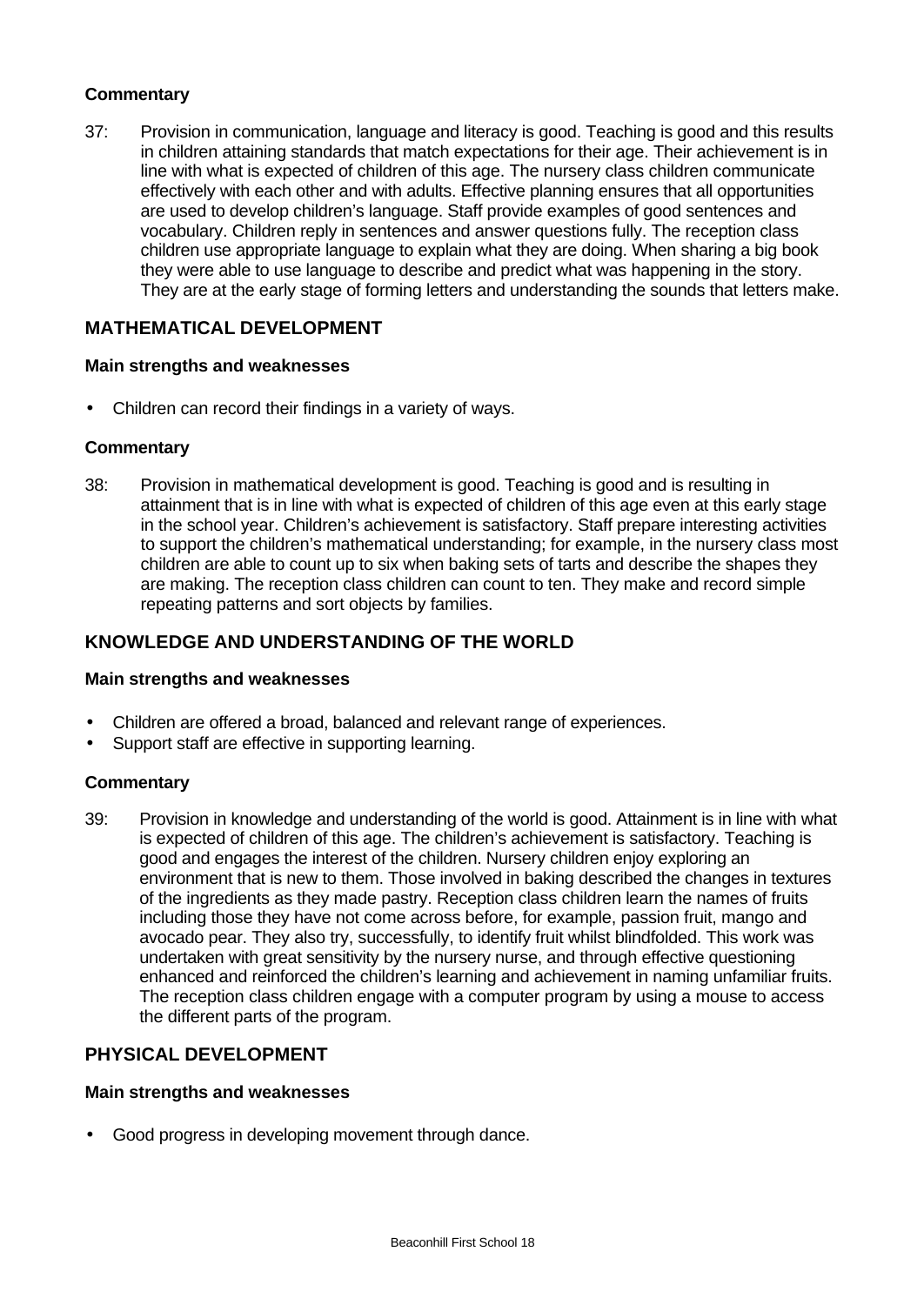# **Commentary**

40: Provision in the area of physical development is good. The teaching is good particularly the use of demonstration to enable children to participate fully in the lessons. This is leading to satisfactory achievement by all children. The children move around the large indoor environment in a sensible and safe way. The nursery children, when using the wheeled toys in the outdoor environment, do so with care and are aware of the safety of others. When they are baking they use a range of tools and receive good support from the nursery nurse. The reception class children made good progress in a dance lesson because they were challenged to develop their skills. The teacher and nursery nurse supported the learning through good demonstration of how to move and skip with a partner. The children enjoy their work.

# **CREATIVE DEVELOPMENT**

41: Provision in the area of creative development is good. The attainment is in line with what is expected of children of this age. Achievement is satisfactory. Teaching is good and ensures that the children enjoy a range of experiences that support their creative development. The nursery class children explore the colour yellow. Reception class children paint apple trees and make fruit from salt dough. In these activities they achieve what is expected of them with effective adult support that enables them to succeed through encouragement and motivation. The children can sing simple songs from memory.

# **SUBJECTS IN KEY STAGES 1 AND 2**

# **ENGLISH**

**The provision for English is satisfactory. Pupils' achievement is satisfactory. Standards in the current Year 2 are in line with national expectations. By Year 4 standards in speaking, listening and reading are in line with national expectations but standards in writing are below expectations. The teaching of English is satisfactory.**

## **Main strengths and weaknesses**

- Good teaching in Year 2 is resulting in pupils attaining standards that are in line with national expectations.
- In Years 3 and 4 there is a lack of challenge in writing activities and low expectations of pupils in terms of how much they are expected to write in lessons. This leads to standards that are below national expectations.
- Pupils have many opportunities to read. There is good support for individual readers, including the home/school reading partnership.
- Support for pupils with special educational needs is good.
- Marking of pupils' work is supportive. However, it does not identify, particularly for older pupils, what they need to do to improve.

- 42: The teaching of English is satisfactory and pupils make sound progress overall. Pupils in Year 2 are making good progress as a result of good teaching. The able pupils in this class were appropriately challenged, in a lesson on poetry, to produce good, imaginative poems. Learning is enhanced when teachers give pupils opportunities to talk, for example with a literacy partner, and when drama is used in lessons.
- 43: At both key stages, pupils' reading is at least in line with national expectations and the school is successfully teaching pupils with very low attainment to read. This is partly due to the teachers' good knowledge of teaching basic skills and also the attention that is given to hearing pupils read. Teachers select suitable poems, for example *Sampan* and *The Wind*,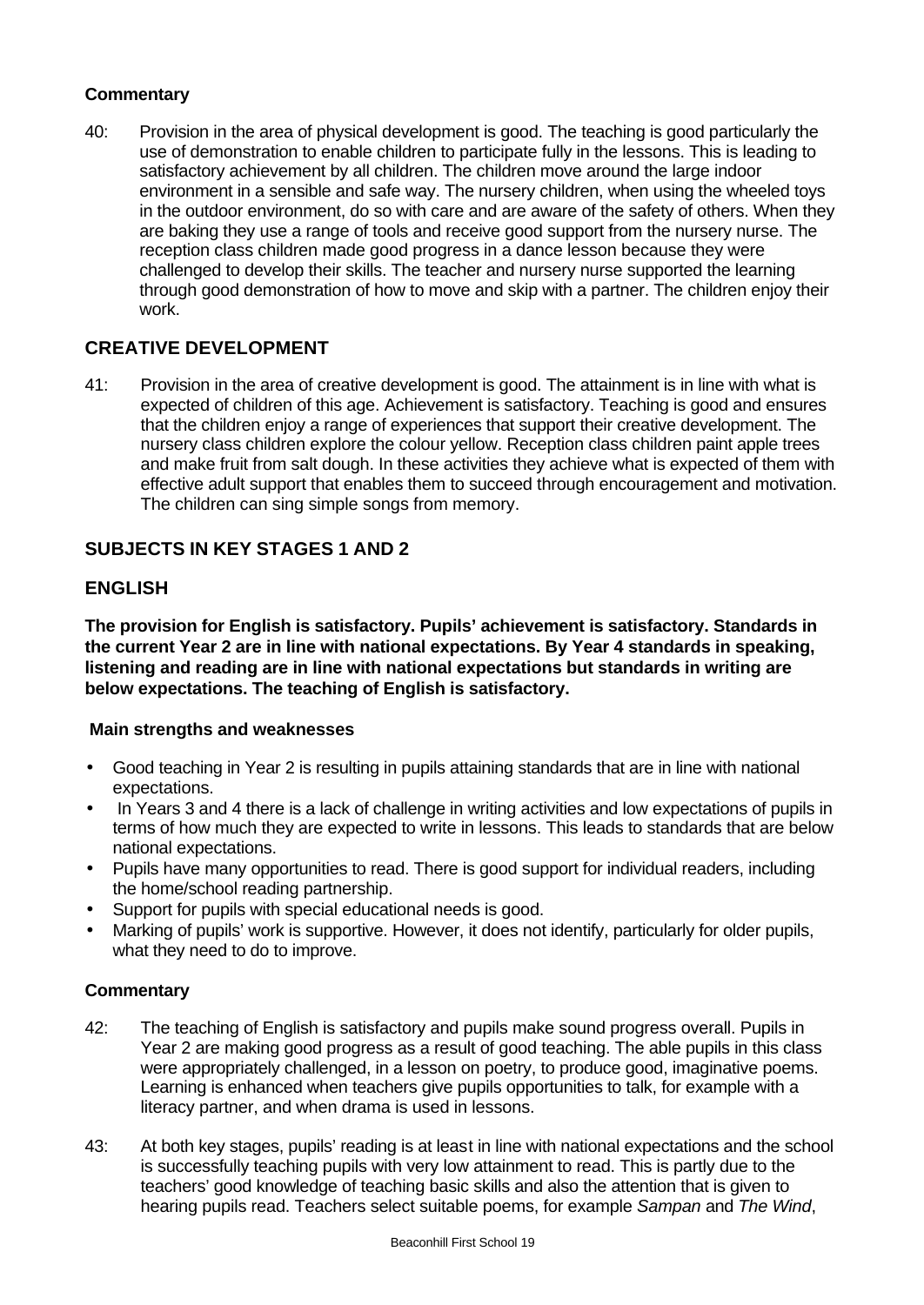stories and other materials to develop pupils' reading skills in lessons and they successfully build up pupils' comprehension skills in small group teaching. Most pupils are able to tackle words they do not know effectively using their knowledge of sounds. Many pupils read expressively. Parents are very supportive of the school's home/school reading partnership and most listen to their children read at home. This is contributing well to the standards achieved, which are satisfactory, often good.

- 44: Well-planned and targeted support, at an appropriate level, is given to individual pupils with special educational needs and this results in steady progress in their learning. Support assistants are skilled in delivering literacy support and this is reflected in the effectiveness of teaching reading. The curriculum is modified to meet the needs of the pupils and additional time is given to intensive small group work on basic skills. Pupils are supported in class and in small groups.
- 45: Teachers use questioning effectively in all classes to motivate pupils to learn and to help them build upon the knowledge they already have. Lessons are well planned and most teachers make good use of the aims for what pupils will learn to help them make progress. In some lessons teachers make good links to other areas of the curriculum, such as PSHCE and thinking skills, and this enriches the learning. Pupils are gaining a sound knowledge of how stories are structured in a weekly lesson but opportunities to write for different purposes, such as instructions, reports and poems and in different areas of the curriculum, are limited in Years 3 and 4.
- 46: In Years 3 and 4 pupils' progress in writing slows and this results in standards that are below national expectations. This is partly due to pupils being given writing activities, often as worksheets, that are too easy and do not extend their independent writing skills sufficiently. For example, copying rhyming words on to worksheets was for most of the pupils essentially a handwriting task rather than an opportunity to expand their language and writing skills. There is also too much time allowed for pupils to achieve simple tasks and this is slowing progress. When pupils write in other subjects of the curriculum, such as geography and history, the opportunity to improve independent writing skills is often missed due to overreliance on worksheets. Pupils' work is marked regularly and good encouragement is given. However, pupils, particularly in Years 3 and 4, are not given written guidance on how to improve their writing or how well they are doing in relation to their targets for writing.

## **Language and literacy across the curriculum**

47: Pupils' competence in language and literacy across the curriculum is satisfactory. Many pupils' good reading skills help them have access to the full curriculum. Speaking skills are being enhanced across the curriculum through the opportunities that pupils have for paired talk.

# **MATHEMATICS**

**Provision in mathematics is satisfactory. Standards in mathematics at the end of Years 2 and 4 are in line with expectations for pupils of that age. Teachers have a secure understanding of the curriculum and teaching is satisfactory, with good teaching and good achievement in Year 2. Achievement in lessons is satisfactory.**

#### **Main strengths and weaknesses**

- Teachers use good questioning skills to consolidate pupils' learning.
- Pupils are attentive and eager to contribute to lessons and can explain confidently what they have learned.
- Good support is provided for pupils with special educational needs.
- The activities provided for the most able pupils do not challenge them sufficiently and this limits their achievement.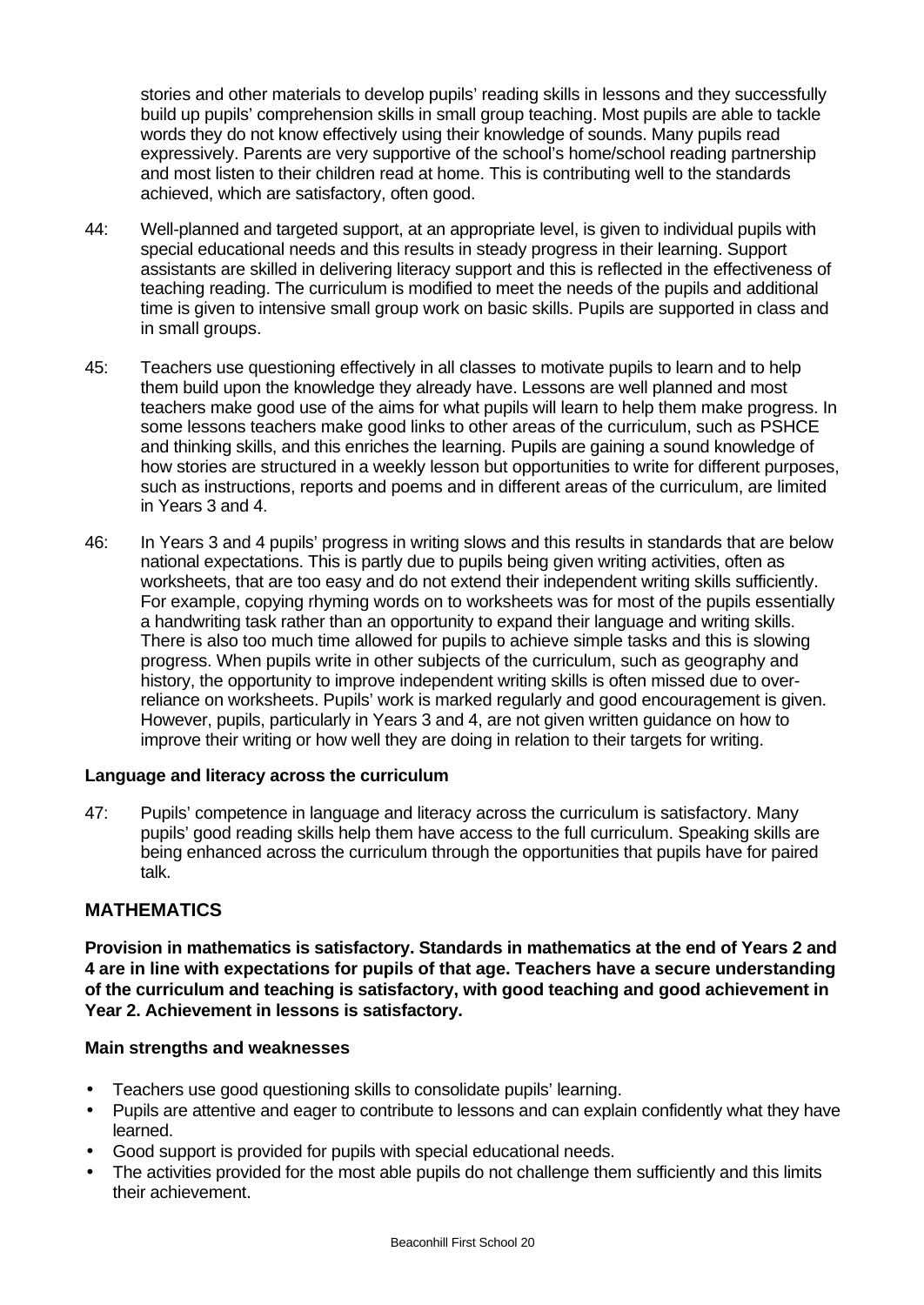• The aims for learning are not always shared with the pupils and as a result pupils are not clear about what they are trying to achieve in the lesson.

# **Commentary**

- 48: Teachers have a secure understanding of the National Numeracy Strategy and this is reflected in their planning for mathematics lessons, which is good. They are confident in teaching key skills using appropriate mathematical vocabulary. Learning is consolidated through the effective use of questioning. Pupils in Year 3 are taught to add multiples of money and record their answers using the correct notation. Pupils in Year 2 demonstrate that they understand estimating, whilst the most able pupils in Year 4 successfully answer mental calculation questions to solve word problems and explain their strategies for calculating the answer.
- 49: Most pupils demonstrate interest in their lessons, confidently contributing answers to questions. Teachers have high expectations of pupils' behaviour and pupils respond well to this.
- 50: Lessons are appropriately structured, beginning with the teaching of mental calculation and ending with activity that consolidates the learning. Teachers select appropriate resources to support pupils' achievement. In Year 1 pupils used straws, cubes and matchsticks to measure the length of a book.
- 51: In some lessons, the slow pace of teaching and inappropriate choice of activities limits pupils' learning. For example, a money game chosen for Year 3 pupils did not provide the appropriate level of challenge or support them in achieving the aims for the lesson. In some lessons, expectations for the most able pupils are too low. For example, in Year 2, pupils measuring, using standard units, could also have estimated the length of the object they were measuring and recorded this to compare with the actual measurement.
- 52: Pupils with special educational needs receive a high quality of assistance from knowledgeable support staff and this helps them to make satisfactory progress. The good subject knowledge of the support staff enables them to reinforce teaching points and break tasks into small steps to consolidate learning.
- 53: Pupils are not always clear what they need to do next to improve. This is because the aims for the learning are not consistently shared with them in order that they understand the focus of the lesson and what is required of them. Marking is regularly completed and pupils are aware of the overall quality of what they have done but they do not always understand what they need to do to improve. There is a lack of consistency throughout the school regarding the presentation of work. Expectations are not always made clear to pupils and as a result the standard of presentation from some pupils is unsatisfactory.
- 54: Effective monitoring procedures are in place and include regular testing of pupils' knowledge and understanding. Analysis of test results is thorough, which means that the subject leader has a clear understanding of the aspects of mathematics which require development.

## **Mathematics across the curriculum**

55: Pupils' competence in mathematical skills is satisfactory. Pupils are given the opportunity to use their mathematical skills in other subjects and this enhances their learning. For example, time lines are used in history.

# **SCIENCE**

**Provision in science is satisfactory. Teaching in science is satisfactory in all years. Teachers have good subject knowledge and share this well in lessons. Achievement is satisfactory. Pupils' attainment in Years 2 and 4 is in line with national expectations.**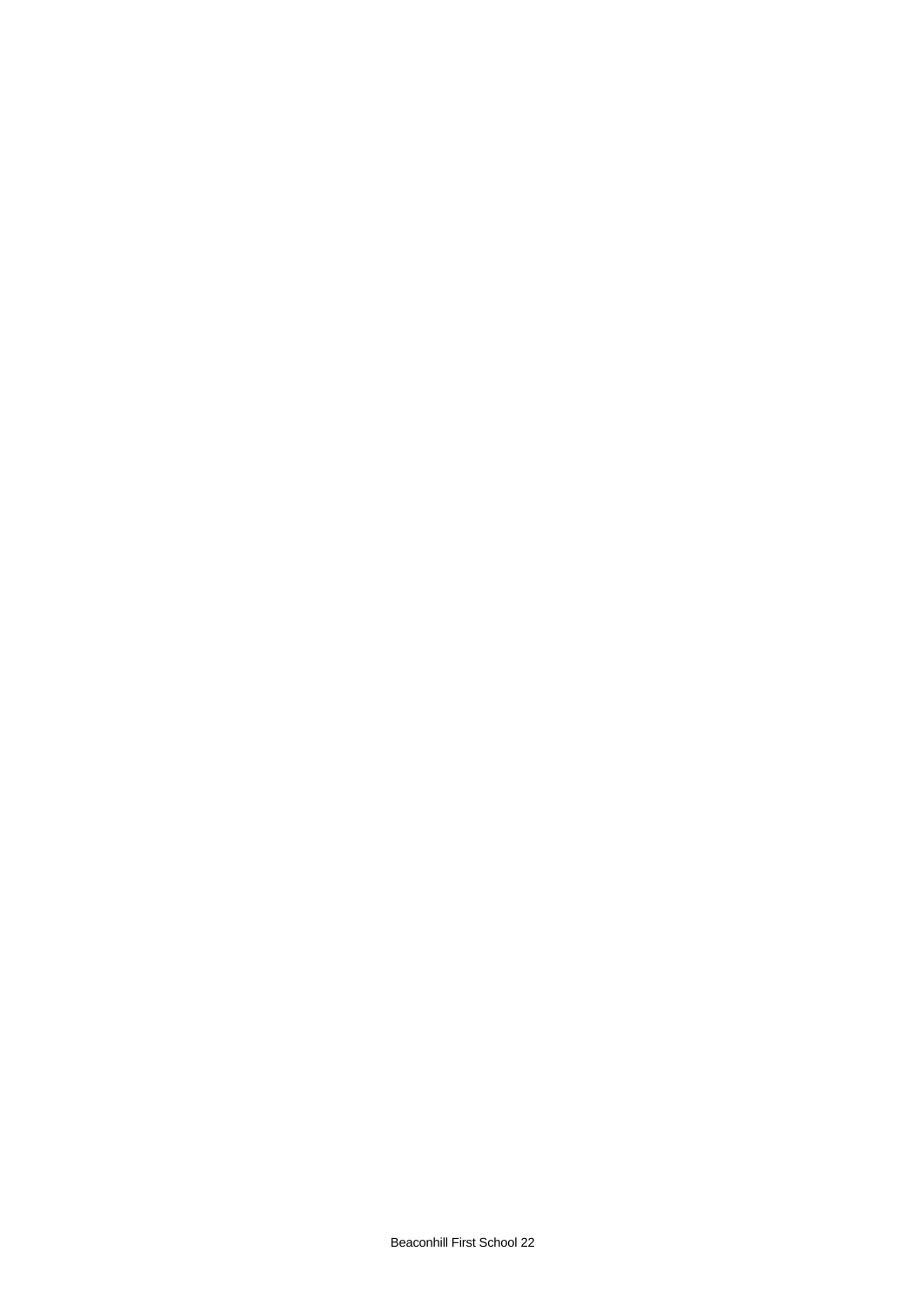# **Main strengths and weaknesses**

- Good assessment procedures inform teachers about individual pupils' achievement.
- The teaching at the beginning of lessons is good; however, in the middle part of the lessons insufficient challenge in activities is limiting achievement for the most able pupils.
- Teachers in Years 3 and 4 share the aims for the lesson, which means that pupils know what they have to do in the lesson.

# **Commentary**

- 56: Science lessons have satisfactory plans, informed by the national teaching guidelines. Teachers have good subject knowledge and they are able to explain and demonstrate the new knowledge for the lesson successfully with pupils at the beginning of the lessons. Effective use of questioning results in pupils' knowledge and understanding being assessed accurately. Teachers build on this knowledge. They engage well with pupils through good questioning and this motivates and encourages the pupils to learn. However, in the middle parts of lessons, due to activities not being well matched to pupils' abilities, the pace of learning is slower. This results in limiting the progress made by the most able pupils.
- 57: The balance of the curriculum is good. There are detailed programmes of study for all year groups. Good, formal assessment procedures are in place that confirm the learning and the achievements of individual pupils. The resources for science are satisfactory. New software packages to support science through ICT are in use but it is too early to measure their impact on standards.
- 58: The subject is well led. The subject leader is knowledgeable and provides a good example of effective teaching for other staff. He has recently carried out a monitoring exercise to find out how effectively teachers develop pupils' investigative skills. This has now been evaluated and feedback will be given to teachers on how they can improve teaching in this area of science.

# **INFORMATION AND COMMUNICATION TECHNOLOGY**

**Provision in ICT is satisfactory. Standards in ICT are in line with those expected nationally in Year 2 as a result of satisfactory teaching; standards are below the expected level in Year 4 due to unsatisfactory provision in Years 3 and 4. Achievement in Years 1 and 2 is satisfactory but it is unsatisfactory in Years 3 and 4 because pupils do not have the opportunity to practise the skills they are taught.**

## **Main strengths and weaknesses**

- Pupils in Years 3 and 4 attain standards that are below the national expectation because of the poor organisation of resources, which does not give them enough opportunity to practise skills.
- Pupils' enthusiasm for and engagement with learning activities is good.
- ICT is not fully used to support other subjects in the curriculum, especially in Years 3 and 4.

- 59: Pupils in Years 1 and 2 make satisfactory progress in developing their ICT skills. In these years, teachers use ICT activities to support learning in a range of subjects and provide opportunities for pupils to practise their ICT skills. For example, Year 1 pupils developed their geographical skills by using computers to produce pictorial maps, and their literacy skills by using the word processor to write and print a sentence. Year 2 pupils use the mouse and the keyboard confidently to operate a range of programs.
- 60: Satisfactory use is made of the national teaching guidelines to provide pupils in Years 3 and 4 with a range of opportunities to use ICT programs. The teaching of basic ICT skills is developing but is not well established and because of this pupils in Year 4 are not confident in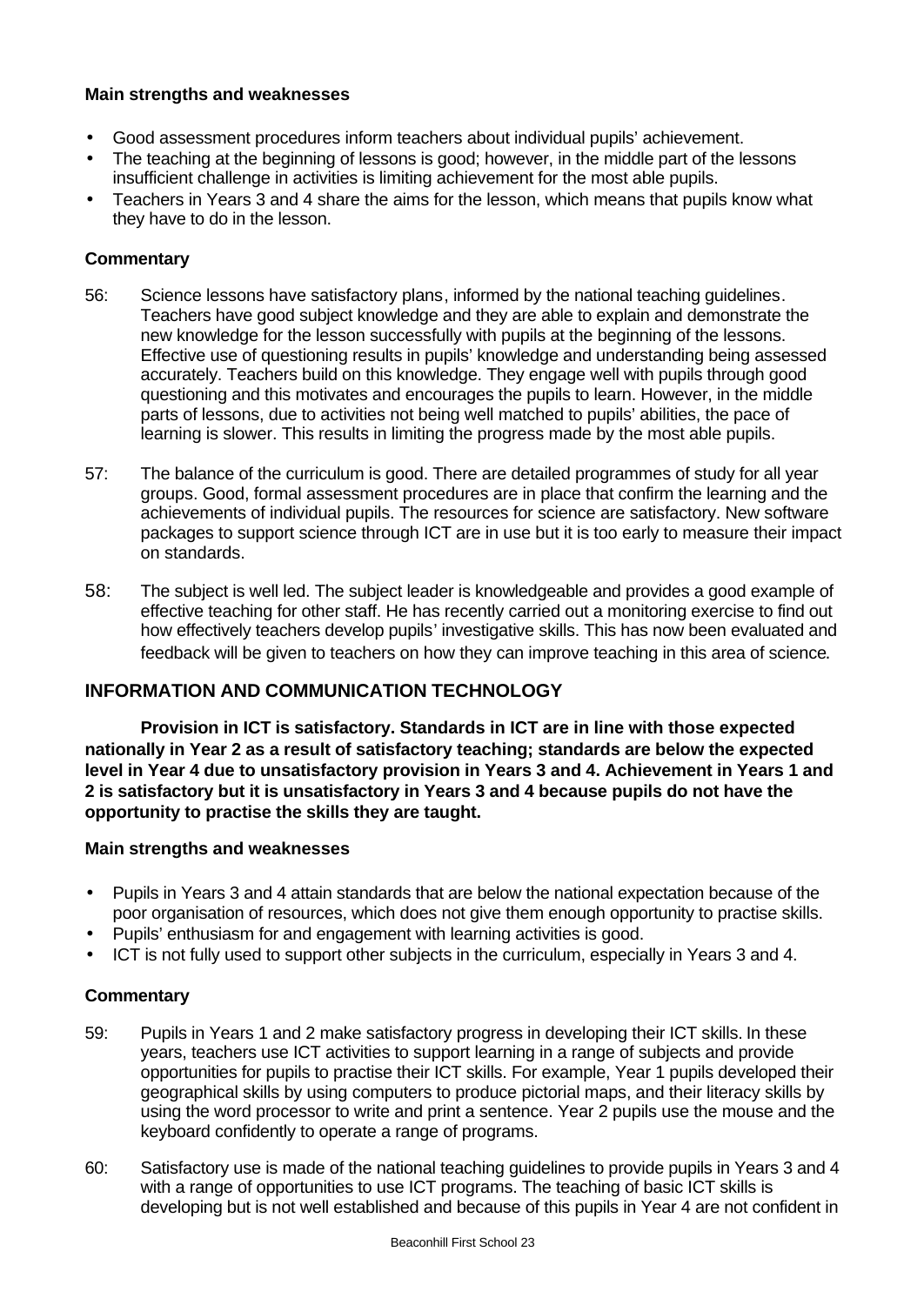their use of ICT and their attainment is below the level expected for their age. This is exacerbated further by the lack of computers and computer programs and this means that in order to learn new skills pupils have to gather around a small computer screen, which makes it difficult for them to see. In addition, the limited number of computers means that pupils do not get to work on the computers often enough and because of this have insufficient opportunities to practise new skills. Some pupils do not get a turn on the computer until late in the week and need reminding of the skills they were taught earlier. The impact of the teaching is subsequently reduced and achievement of the pupils is unsatisfactory. Attitudes and behaviour are good. Pupils enjoy ICT activities and are enthusiastic to develop their skills. They are able to work either independently or collaboratively with a partner on a task and they demonstrate good levels of concentration.

61: Teaching support staff participated in training provided by the subject leader to enhance their confidence and skills at supporting pupils during ICT activities. This has improved their effectiveness and they support teaching and learning in ICT effectively.

## **Information and communication technology across the curriculum**

62: The use of ICT across the whole curriculum is still under-developed in Years 3 and 4. It is not used consistently as a resource to promote learning and provide challenge for all pupils, especially the most able. The opportunities provided for ICT to support learning in mathematics and English in Years 3 and 4 are limited and when used do not always provide the appropriate level of challenge.

#### **HUMANITIES**

#### **Geography**

63: No geography lessons were observed during the inspection and there was insufficient work available from which to form judgements about provision in this subject in Years 3 and 4. On the basis of the sample of pupils' work and the displays in the school, the provision for pupils in Year 2 is satisfactory. Pupils in Year 2 acquire relevant geographical concepts and ideas from their work. The geography curriculum includes mapping, and making plans of, for example, playground designs and a wildlife area. Good links are made to work in science. In addition, pupils are taught to follow simple routes and give directions. They used ICT to create an island. Pupils in Years 1 and 2 have a satisfactory experience of geography.

#### **History**

## **The provision for history is satisfactory. Pupils' attainment is in line with that expected at the end of Year 2 and Year 4. Teaching is satisfactory and pupils make sound progress.**

#### **Main strengths and weaknesses**

- Teachers have good knowledge of the subject.
- Introductions and ends of lessons have good features which engage the interest of the pupils and consolidate their learning.
- Independent work is insufficiently challenging for the most able pupils.

## **Commentary**

64: History lessons are well planned and where links to other areas of learning are made, such as science, the pupils' understanding is enhanced. Teachers' good subject knowledge enables them to increase pupils' knowledge through effective, well-targeted questioning. At the end of the lesson in a Year 3 and 4 class the learning was consolidated very effectively through the use of 'two stars and a wish'. This activity fully engaged the pupils who were keen to contribute and who made sensible and relevant comments.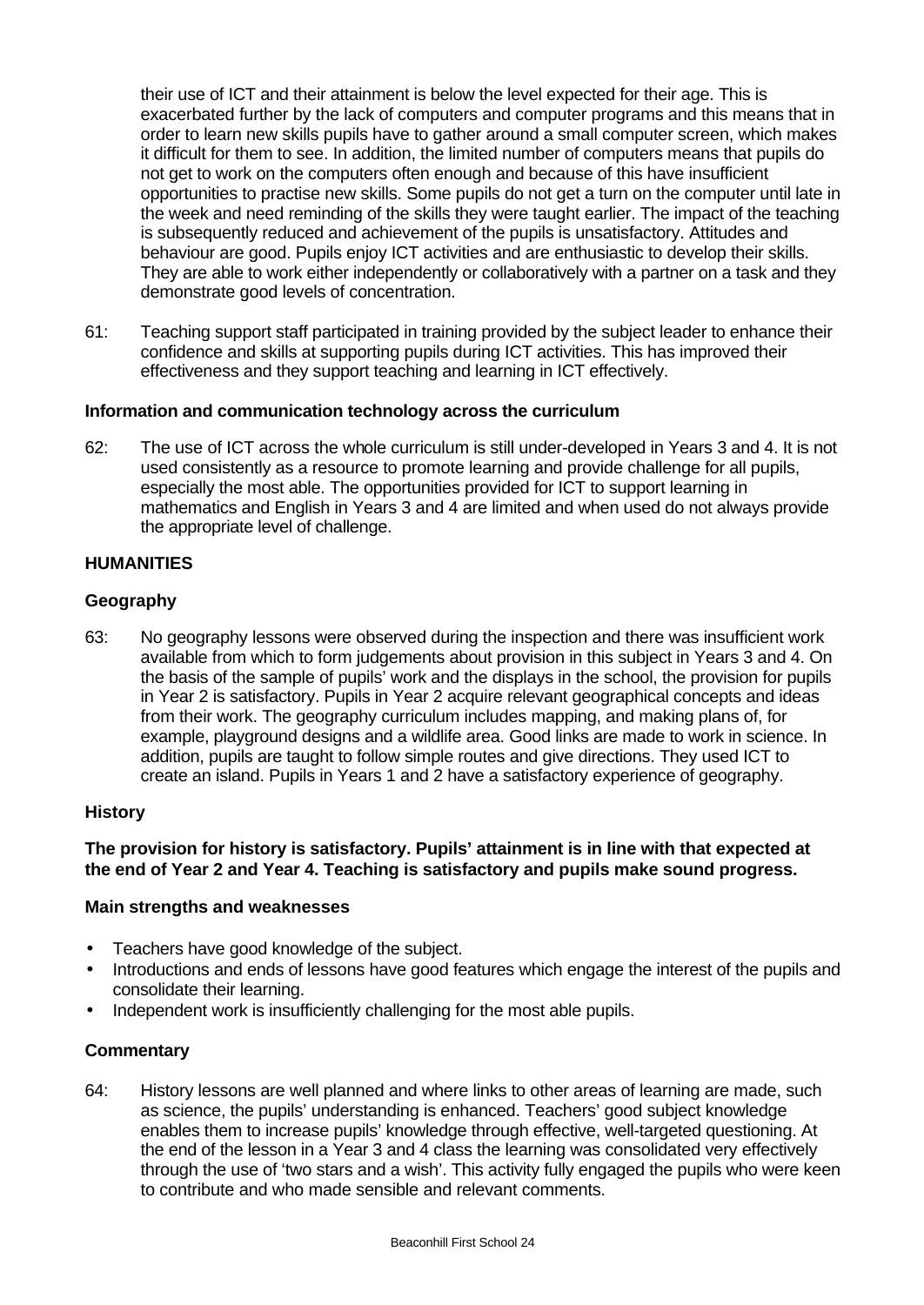- 65: The pupils enjoy history lessons. They enthusiastically recall the topics they have studied and particularly the visits to places of interest such as Beamish Museum. Displays around the school and in classrooms generate interest through posing questions, and support learning through the addition of interesting objects and books.
- 66: Pupils' work books show that most history activities consist of cutting and sticking or completing work sheets with few opportunities taken, particularly in Years 3 and 4, to extend pupils' skills using other forms of recording, for example, writing historical recounts. The tasks that pupils are given to do independently are not well matched to the different abilities within the class. This results in too little challenge for the most able pupils who are not stretched by tasks which mainly consist of copying from the board, and so they achieve less than they could. The low attaining pupils, by contrast, achieve well because they are effectively supported by the teacher.

## **Religious education**

**The provision for religious education is satisfactory. Pupils' attainment is in line with that expected in Years 1 and 2 and good in Years 3 and 4. Teaching is good in Years 3 and 4, where pupils achieve well.**

# **Main strengths and weaknesses**

- Teachers have good knowledge of the subject
- Drama is used effectively as a tool for learning
- There is good support for pupils with special educational needs.

## **Commentary**

- 67: There are good lesson plans for the teaching of religious education which, together with good subject knowledge, enable teachers to build upon pupils' knowledge through effective questioning. Pupils participate in the lessons very well; this happens because teachers are enthusiastic in the teaching of the subject. Teachers help pupils to understand different concepts, for example, the conversion of Zaccheus, by relating it to their pupils' own experiences.
- 68: The pupils enjoy religious education lessons. They responded very well to the uses of drama, which enhanced the progress in the lesson about Joseph and his brothers and secured good achievement by the pupils. Teachers give good support to low attaining pupils which ensures their full participation in the lessons, especially in independent activities.

# **CREATIVE, AESTHETIC, PRACTICAL AND PHYSICAL SUBJECTS**

## **Art and design**

- 69: No art and design lessons were observed during the inspection and insufficient work was available on which to base an overall judgement about provision in this subject.
- 70: There is clear evidence of the school's effective involvement in a range of arts projects. The success of the projects is seen in good quality work on sculptures and portraits. Artists have also worked with the pupils and produced good mosaic tiles. Displays in the school show that the pupils experience a range of two-dimensional art in particular. Not all classrooms have displays that reflect art. In discussion, the pupils concurred that they did not do art on a regular basis. Pupils' sketchbooks were looked at and found to have limited collections of work and not to be used consistently across the school.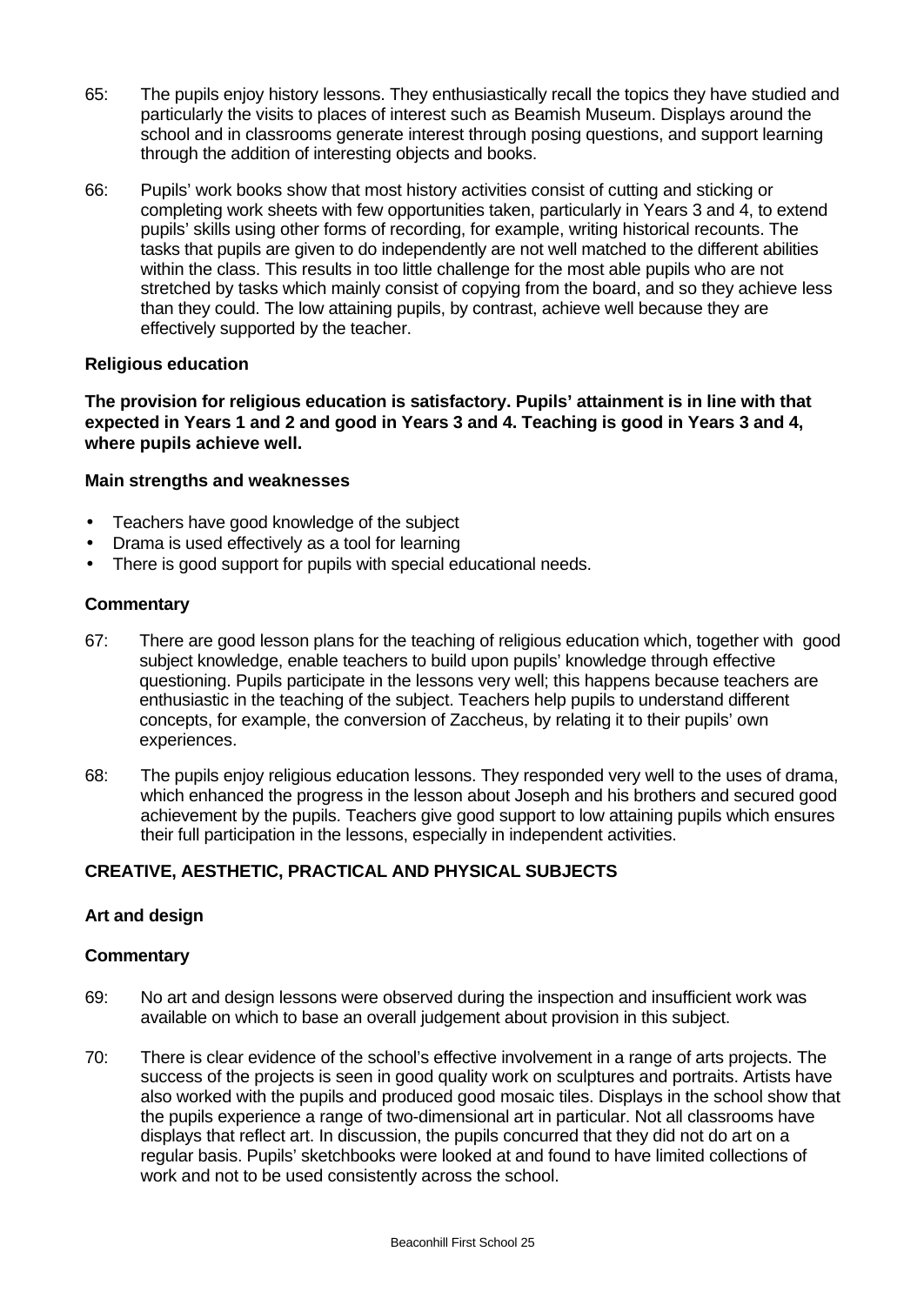# **Design and technology**

# **Provision in design and technology is satisfactory. Pupils in Year 2 and Year 4 attain standards in line with those expected nationally. Teaching is satisfactory.**

#### **Commentary**

- 71: Only two lessons were seen during the inspection and these were in Years 1 and 2. On the evidence of these lessons, the sample of pupils' work, displays in the school and discussion with pupils, the provision for design and technology is satisfactory.
- 72: Pupils join materials together using different glues and staples. They select suitable materials from a range supplied using their knowledge of the properties of materials. The teaching is good when the teacher brings the class together to celebrate work and give instructions. Pupils enjoyed the lessons, concentrated well and supported each other in their work.

#### **Physical education**

**The provision in physical education is satisfactory**. **Teaching in physical education is satisfactory in Years 1 and 2 and good in Years 3 and 4. The achievement of pupils in Years 3 and 4 is good as a result of the quality of the teaching. Pupils' attainment is in line with the national expectation in Years 2 and 4.**

#### **Main strengths and weaknesses**

- Effective teaching in Years 3 and 4 is resulting in good learning for most pupils.
- Teachers demonstrate good curricular knowledge and use appropriate strategies to extend pupils' learning.
- Dance lessons are enriched by effective links to other curriculum areas.
- Pupils are not always helped to know what they need to do to refine and improve their performance.
- In Years 1 and 2 pupils do not have enough opportunity to practise and consolidate their skills because other parts of the lesson take too long.

- 73: Teachers have high expectations of pupils who participate enthusiastically and concentrate well in lessons. Physical education lessons are effectively planned and appropriately linked to national subject guidelines. Teachers have good subject knowledge and because of this are able to explain and demonstrate the skills required. This is leading to good achievement in Years 3 and 4. Lessons are well structured. However, in some lessons pupils did not have sufficient opportunity to practise and refine their skills due to either the poor use of pupils assessing each other's performance, or the organisation of activities.
- 74: The balance of activities within the curriculum is good with appropriate emphasis placed on developing the pupils' creative skills. Pupils have the opportunity to participate in games, gymnastics, dance, athletics and swimming. Dance lessons are enriched by effective links with other subjects. In a Year 1 lesson, the book of the week was used as dance stimulus and in a Year 3 and 4 lesson pupils were able to use a song learnt in a music lesson as the structure for developing their own dance sequences.
- 75: Pupils participate with enthusiasm in lessons. They apply themselves to the task and work both independently and collaboratively. Teachers have high expectations of what pupils can achieve and good relationships contribute to positive learning and good achievement. Pupils in Year 2 worked effectively in pairs to create a sequence in gymnastics and in Years 3 and 4 they worked co-operatively in games sessions.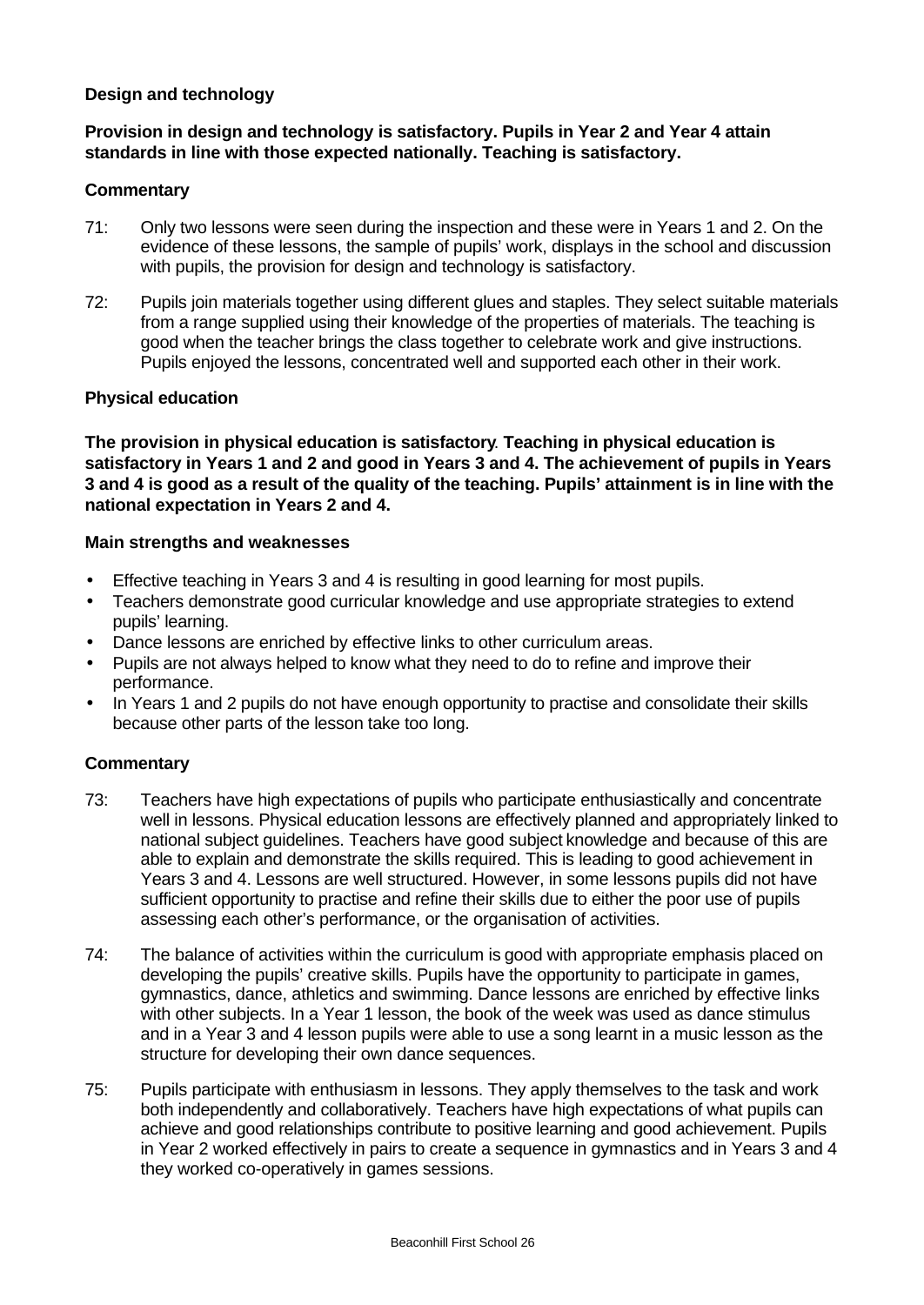76: Physical education resources are good and effective use is made of the hall, playground and community centre. The school places a high priority on swimming and this has a positive impact on the quality of provision. Insufficient evidence was available to make a judgement on standards in swimming.

# **Music**

**The provision for music is satisfactory. Teaching is satisfactory. Pupils' attainment is in line with what is expected nationally of pupils in Year 4.**

#### **Main strengths and weaknesses**

• The example of singing and playing provided by the teacher motivates the pupils to participate fully in the lesson.

#### **Commentary**

- 77: Only one music lesson was observed during the inspection and there is insufficient evidence available on which to make secure judgements about standards, teaching and learning in Years 1 and 2.
- 78: Pupils in a Year 3 and 4 class keep a rhythm and have the confidence to sing unaccompanied. They understand concepts like vibration and know the names of a range of instruments. Pupils are proficient at accompanying songs with percussion instruments. The teacher led the lesson well, providing practical activities for a significant percentage of pupils and a good example for pupils to follow. This helped to keep them involved and interested.

# **PERSONAL, SOCIAL AND HEALTH EDUCATION AND CITIZENSHIP**

# **The provision for PSHCE is satisfactory. Teaching is good in Years 3 and 4. Pupils' attainment is in line with that expected of pupils at Years 3 and 4.**

#### **Main strengths and weaknesses**

- Drama techniques are used effectively to deepen pupils' understanding of the issues.
- The teachers' good planning keeps the pupils interested in the subject,
- The lessons are having a positive impact upon pupils' attitudes and values.

- 79: The lessons observed in this subject during the inspection was limited to Years 3 and 4. However, in conjunction with discussions with pupils, observations of their behaviour and relationships and the school's provision for their personal development; the provision for PSHCE is satisfactory.
- 80: The teaching in this subject is satisfactory. The teacher's questions are well focused and enable pupils to contribute their opinions and speak from their own experiences. In a lesson in a Year 3 and 4 class, the teacher clearly transmitted values, but also equipped the pupils with strategies for dealing with problems. Pupils responded well to this approach. A good feature of the lesson was the use of drama. This helped the pupils understand the feelings of others and explore a difficult issue in a safe context. This subject is contributing positively to pupils' values, attitudes and moral development.